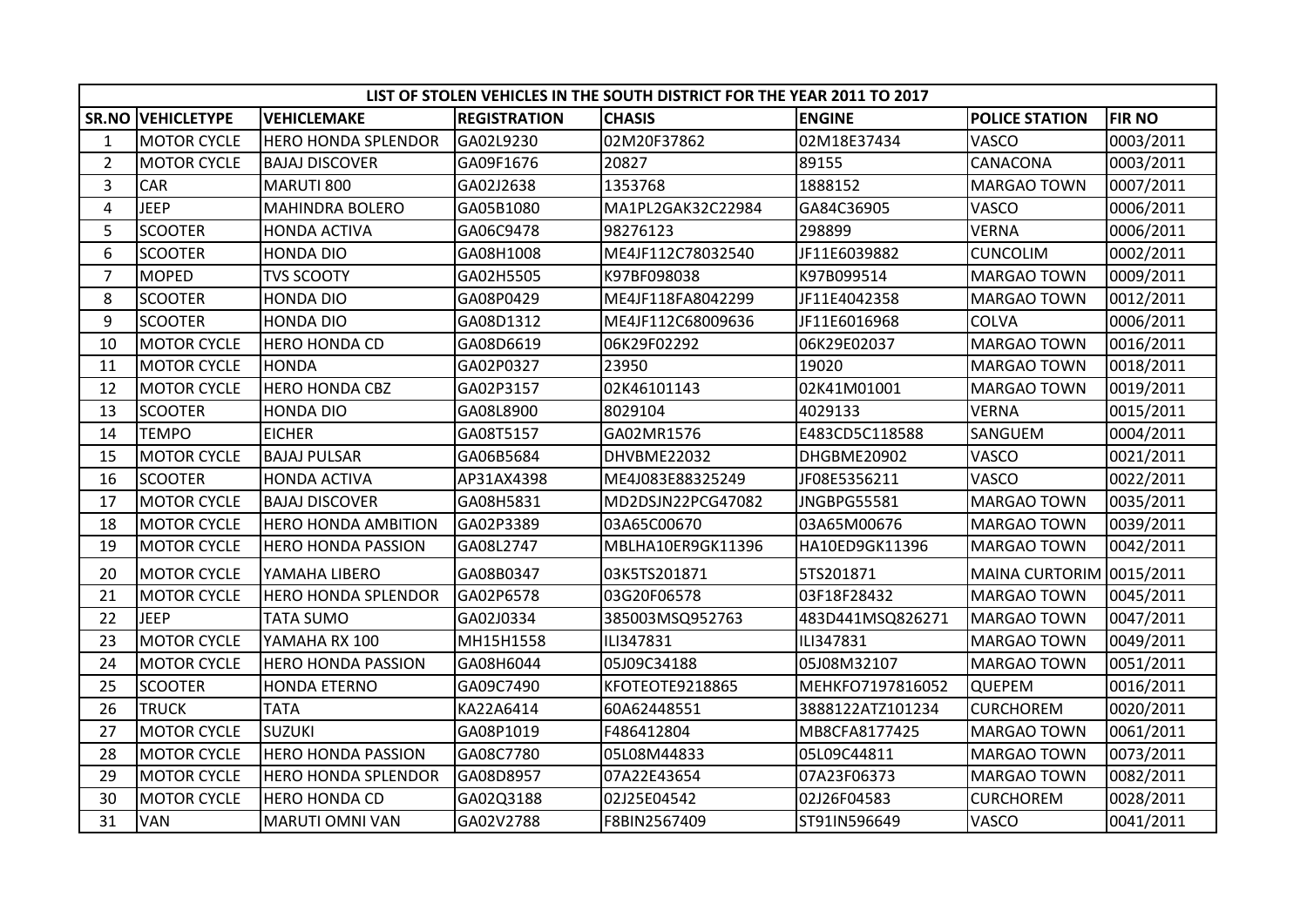| 32 | <b>SCOOTER</b>     | <b>HONDA ACTIVA</b>        | GA08C1595  | JF0E8000984       | ME4JF087C58000984  | MARGAO TOWN              | 0099/2011 |
|----|--------------------|----------------------------|------------|-------------------|--------------------|--------------------------|-----------|
| 33 | <b>SCOOTER</b>     | <b>HONDA ACTIVA</b>        | GA08B2366  | ME4JF085C48396180 | JF08E0407047       | <b>MARGAO TOWN</b>       | 0107/2011 |
| 34 | <b>MOTOR CYCLE</b> | <b>HERO HONDA SPLENDOR</b> | GA06B6180  | 05K16C22352       | 05K15M21693        | <b>MARGAO TOWN</b>       | 0109/2011 |
| 35 | <b>SCOOTER</b>     | <b>HERO HONDA PLEASURE</b> | GA08H5430  | 07J1BC05785       | 07J1AM05549        | <b>MARGAO TOWN</b>       | 0112/2011 |
| 36 | <b>MOTOR CYCLE</b> | <b>HERO HONDA SPLENDOR</b> | GA08B3585  | 04D16D35208       | 04D15M28610        | <b>MARGAO TOWN</b>       | 0113/2011 |
| 37 | <b>MOTOR CYCLE</b> | <b>HERO HONDA SPLENDOR</b> | GA08C1148  | B16C2303          | 05B15M22584        | <b>VERNA</b>             | 0045/2011 |
| 38 | <b>MOTOR CYCLE</b> | BAJAJ WIND 125             | M02AD1604  | DPMBKF12660       | DPFBKF12135        | <b>MARGAO TOWN</b>       | 0118/2011 |
| 39 | <b>MOTOR CYCLE</b> | <b>HERO HONDA PASSION</b>  | GA08H5764  | 0705C62873        | 07H05M63036        | MAINA CURTORIM 0038/2011 |           |
| 40 | <b>TRUCK</b>       | <b>ASHOK LEYLAND</b>       | KA27A1067  | TPH127023         | TPH503753          | VASCO                    | 0046/2011 |
| 41 | <b>SCOOTER</b>     | <b>HONDA ACTIVA</b>        | GA08U3601  | GA08MR0013        | JC44E0235807       | <b>COLVA</b>             | 0056/2011 |
| 42 | <b>MOTOR CYCLE</b> | <b>BAJAJ PULSAR</b>        | GA08L2362  | MDZDHDK22SCF19449 | DKGBSF18138        | <b>MARGAO TOWN</b>       | 0123/2011 |
| 43 | <b>MOTOR CYCLE</b> | <b>BAJAJ PULSAR</b>        | GA08D1898  | 06D09C30614       | 06D08M28606        | <b>MARGAO TOWN</b>       | 0125/2011 |
| 44 | <b>MOTOR CYCLE</b> | <b>BAJAJ AVENGER</b>       | GA09U1161  | MDLDGJM22FCF10282 | JMGBRF09732        | <b>MARGAO TOWN</b>       | 0127/2011 |
| 45 | <b>MOTOR CYCLE</b> | <b>HERO HONDA SPLENDOR</b> | GA08D9118  | 06L16F73269       | 06L15E66698        | <b>MARGAO TOWN</b>       | 0129/2011 |
| 46 | <b>TRUCK</b>       | <b>TATA</b>                | GA06T1459  | 373134KRZ134024   | 697TC56KRZ141919   | VASCO                    | 0047/2011 |
|    |                    | <b>HERO HONDA SPLENDOR</b> |            |                   |                    |                          |           |
| 47 | <b>MOTOR CYCLE</b> | PLUS                       | GA05A6340  | 05H16C44016       | 05H15M44810        | <b>MARGAO TOWN</b>       | 0135/2011 |
| 48 | <b>SCOOTER</b>     | <b>HONDA ACTIVA</b>        | GA02N7753  | ME04JF0052880     | JF08E0052880       | <b>MARGAO TOWN</b>       | 0142/2011 |
| 49 | <b>SCOOTER</b>     | <b>HONDA ACTIVA</b>        | KA07F2760  | ME41F087D58028289 | JFC8E8028281       | MARGAO TOWN              | 0143/2011 |
| 50 | <b>SCOOTER</b>     | <b>HONDA DIO</b>           | GA08J0382  | ME4JF11D88011462  | JF11E6084865       | <b>MARGAO TOWN</b>       | 0150/2011 |
| 51 | <b>MOTOR CYCLE</b> | <b>HERO HONDA SPLENDOR</b> | GA02L2161  | 99H19C00330       | 99G17M18548        | VASCO                    | 0062/2011 |
| 52 | <b>MOTOR CYCLE</b> | <b>HERO HONDA SPLENDOR</b> | GA08H3704  | MD2DSJN22PCD47621 | <b>JNGBPD56954</b> | <b>MARGAO TOWN</b>       | 0151/2011 |
| 53 | <b>SCOOTER</b>     | <b>HERO HONDA PLEASURE</b> | GA08H1874  | 07C1AC02651       | 07C1AM02698        | <b>MARGAO TOWN</b>       | 0154/2011 |
| 54 | <b>MOTOR CYCLE</b> | <b>HERO HONDA PASSION</b>  | GA08J3352  | MBLHA10EL8G69746  | HA10EB8GJ0922      | <b>MARGAO TOWN</b>       | 0156/2011 |
| 55 | <b>SCOOTER</b>     | <b>HONDA ACTIVA</b>        | GA06H4000  | ME4JC449MA817929  | JC44E1056486       | VASCO                    | 0067/2011 |
| 56 | <b>SCOOTER</b>     | <b>HONDA DIO</b>           | GA08P7228  | ME4JF118CB8099982 | JF11E4100036       | COLVA                    | 0082/2011 |
| 57 | <b>SCOOTER</b>     | <b>HONDA DIO</b>           | GA06C4929  | MEAJF11AD88013301 | JF11E6085615       | VASCO                    | 0073/2011 |
| 58 | <b>VAN</b>         | <b>MARUTI OMNI VAN</b>     | GA02U3599  | ST91IN648695      | FRBIN2773902       | CANACONA                 | 0040/2011 |
| 59 | <b>TRUCK</b>       | <b>TATA</b>                | GA09U2565  | MAT388122A1H27013 | 1962909684         | CANACONA                 | 0041/2011 |
| 60 | <b>TRUCK</b>       | <b>TATA</b>                | GA06T0626  | 373344BB7709304   | 697TC55BRZ10775    | <b>VERNA</b>             | 0068/2011 |
| 61 | <b>SCOOTER</b>     | <b>HONDA ACTIVA</b>        | GA08J7310  | 98697559          | 5728883            | COLVA                    | 0095/2011 |
| 62 | <b>MOTOR CYCLE</b> | <b>HERO HONDA CD</b>       | RJ077M9638 | 27F43433          | 27E42335           | <b>MARGAO TOWN</b>       | 0174/2011 |
| 63 | <b>MOTOR CYCLE</b> | <b>HERO HONDA PASSION</b>  | MH08U6590  | MBLHA10ELA9E14899 | HA10EBA9E17932     | MARGAO TOWN              | 0176/2011 |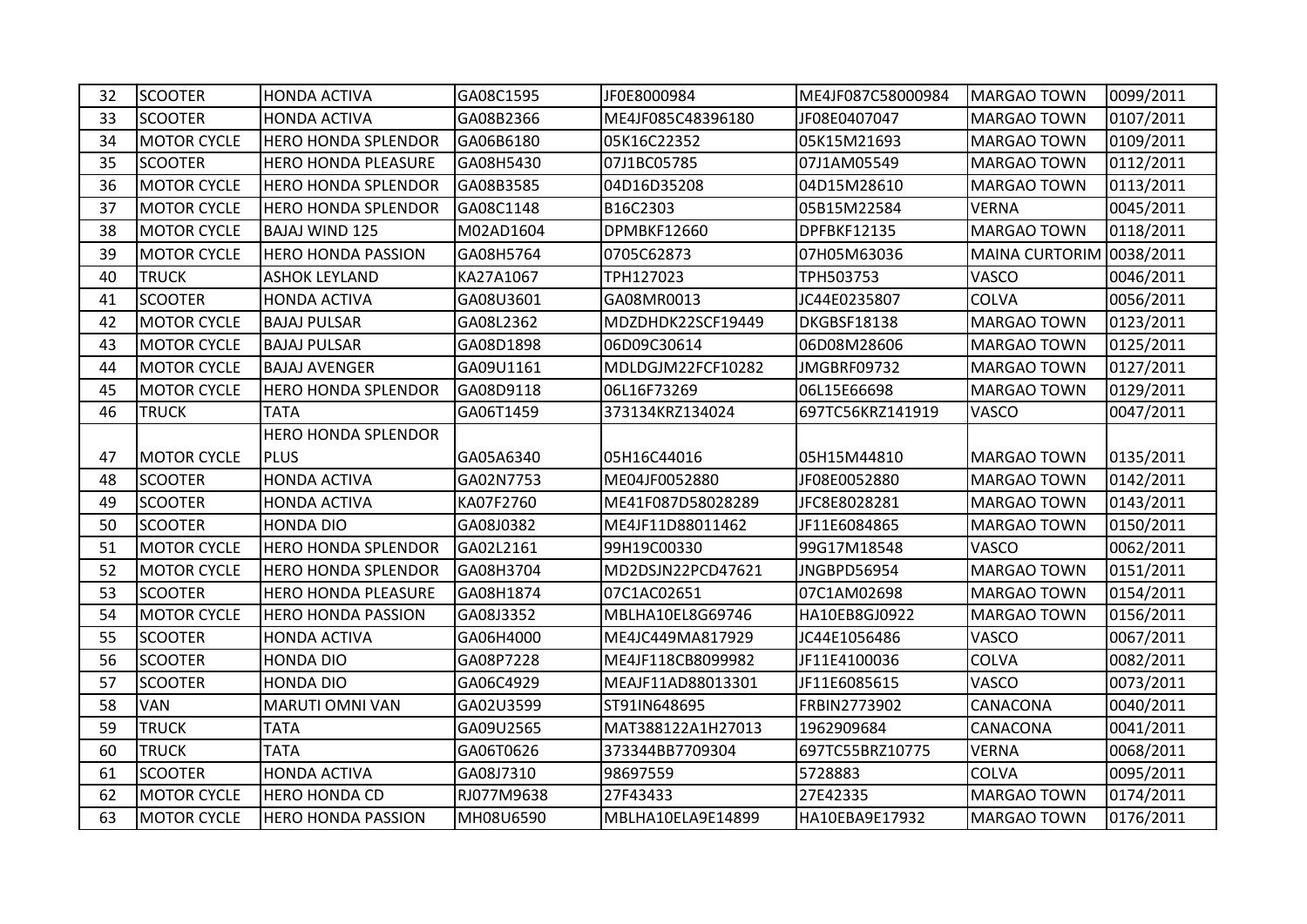| 64 | <b>MOTOR CYCLE</b> | <b>BAJAJ PULSAR</b>        | GA08J5286  | MDZDHJCZZR30565     | <b>JCGBRJ52059</b> | <b>MARGAO TOWN</b>     | Jan-12        |
|----|--------------------|----------------------------|------------|---------------------|--------------------|------------------------|---------------|
| 65 | CAR                | <b>HYUNDAI ACCENT</b>      | GA02J7706  | MALCHUBRZM036222    | G4EB1A22485        | <b>MARGAO TOWN</b>     | $Mar-12$      |
| 66 | <b>SCOOTER</b>     | <b>HONDA ACTIVA</b>        | GA02P5717  | ME4JF085E38221450   | JF08E0228276       | <b>MARGAO TOWN</b>     | <b>Nov-12</b> |
| 67 | <b>MOTOR CYCLE</b> | <b>HERO HONDA CBZ</b>      | GA02Q9669  | 01M46C01277         | 01M41M01588        | <b>MARGAO TOWN</b>     | 13/2012       |
| 68 | <b>MOTOR CYCLE</b> | <b>HERO HONDA CBZ</b>      | GA02P8646  | 03F47C00049         | 03F47300707        | <b>MARGAO TOWN</b>     | 21/2012       |
| 69 | <b>MOTOR CYCLE</b> | YAMAHA                     | GA06H0810  | MF121C011A2086152   | 21C1086286         | MARGAO TOWN            | 29/2012       |
| 70 | <b>MOTOR CYCLE</b> | <b>HERO HONDA CBZ</b>      | GA02N3322  | 01446C00606         | 01441M00538        | <b>MARGAO TOWN</b>     | 32/2012       |
| 71 | <b>MOTOR CYCLE</b> | <b>HERO HONDA SPLENDOR</b> | GA02L6647  | CITH952427          | E16TH882083        | <b>VERNA</b>           | 22/2012       |
| 72 | <b>MOTOR CYCLE</b> | <b>HERO HONDA SPLENDOR</b> | GA08D4299  | 06G16C3904          | 06G15M38872        | <b>MARGAO TOWN</b>     | 35/2012       |
| 73 | <b>MOTOR CYCLE</b> | <b>HERO HONDA SPLENDOR</b> | KA17X7343  | MBLHAIDFJ8GA05650   | HA10EABGA05146     | <b>MARGAO TOWN</b>     | 41/2012       |
| 74 | <b>MOTOR CYCLE</b> | <b>ENFIELD BULLET</b>      | GA02K5232  | 8B537551K           | 8B537551K          | <b>QUEPEM</b>          | 14/2012       |
| 75 | <b>MOTOR CYCLE</b> | <b>HERO HONDA PASSION</b>  | MH10AL8176 | MB1HAPEL8GG32277    | HA10EB8GG59078     | <b>VASCO</b>           | 46/2012       |
| 76 | <b>MOTOR CYCLE</b> | <b>HERO HONDA SPLENDOR</b> | GA02M1536  | 99J19C00748         | 99J17M00640        | <b>CURCHOREM</b>       | 17/2012       |
| 77 | <b>SCOOTER</b>     | <b>HONDA ACTIVA</b>        | GA08C1303  | ME4JF085B58706302   | JF08E0724352       | MARGAO TOWN            | 52/2012       |
| 78 | <b>SCOOTER</b>     | <b>VESPA</b>               | GA02L6647  | CITH952427          | E16TH882083        | <b>VASCO</b>           | 51/2012       |
| 79 | <b>CAR</b>         | MARUTI 800                 | GA09B0918  | SB308IN2097992      | F8B1N3112754       | <b>MARGAO TOWN</b>     | 56/2012       |
| 80 | <b>MOTOR CYCLE</b> | <b>HERO HONDA SPLENDOR</b> | GA08H0282  | 06M16F22544         | 06M15E23707        | <b>MARGAO TOWN</b>     | 59/2012       |
| 81 | <b>MOTOR CYCLE</b> | <b>BAJAJ PULSAR</b>        | GA08H5891  | MD2DHDHZZPCH69699   | DHEBPH08954        | <b>MARGAO TOWN</b>     | 75/2012       |
| 82 | <b>MOTOR CYCLE</b> | <b>HERO HONDA PASSION</b>  | GA06B3052  | 200404G09C46260     | 04G08M46910        | <b>VASCO</b>           | 64/2012       |
| 83 | CAR                | MARUTI 800                 | GA08E6610  | MA3EED81S00715970H8 | F10DN4540459       | <b>MARGAO TOWN</b>     | 77/2012       |
| 84 | <b>SCOOTER</b>     | <b>HONDA ACTIVA</b>        | GA08P0680  | ME4JC446GA8333559   | JC44EO777129       | <b>VERNA</b>           | 38/2012       |
| 85 | <b>MOTOR CYCLE</b> | <b>HERO HONDA CD</b>       | GA06C1946  | E14725              | E04040             | VASCO                  | 73/2012       |
| 86 | <b>SCOOTER</b>     | <b>HONDA DIO</b>           | GA02Q5211  | ME47F11SB38015244   | OF11E0017050       | <b>MARGAO TOWN</b>     | 92/2012       |
| 87 | <b>MOTOR CYCLE</b> | <b>HERO HONDA CD</b>       | GA08D4257  | 069F41089           | 06929E41319        | CANACONA               | 32/2012       |
| 88 | <b>MOTOR CYCLE</b> | YAMAHA                     | GA07D9305  | ME121C01192034505   | 21C1033803         | <b>COLVA</b>           | 31/2012       |
|    |                    |                            |            |                     |                    |                        |               |
| 89 | <b>MOTOR CYCLE</b> | <b>BULLET 500</b>          | UP83A5481  | 489280              | IО                 | MAINA CURTORIM 40/2012 |               |
| 90 | <b>SCOOTER</b>     | <b>TVS SCOOTY PEP</b>      | GA08P6380  | MD62BG34B2B4677     | 0G3BB2390074       | <b>MARGAO TOWN</b>     | 107/2012      |
| 91 | <b>MOTOR CYCLE</b> | <b>HERO HONDA SPLENDOR</b> | GA01Y2260  | 00A19C02271         | 00A17M01997        | MARGAO TOWN            | 109/2012      |
| 92 | <b>MOTOR CYCLE</b> | <b>BAJAJ PULSAR</b>        | GA08L9377  | MDZDJDJZZTCA49013   | DJGBTA76545        | <b>MARGAO TOWN</b>     | 110/2012      |
| 93 | <b>JEEP</b>        | <b>SUMO VICTA</b>          | GA06D5432  | 358                 | 600119             | <b>COLVA</b>           | 81/2012       |
| 94 | <b>SCOOTER</b>     | HONDA DIO                  | GA08J0516  | ME4JF113D88011698   | JF11E6085835       | <b>MARGAO TOWN</b>     | 111/2012      |
| 95 | <b>CAR</b>         | <b>HYUNDAI SANTRO AT</b>   | GA08E2870  | MALAB51HR7M149081F  | G4HG7M186055       | <b>MARGAO TOWN</b>     | 112/2012      |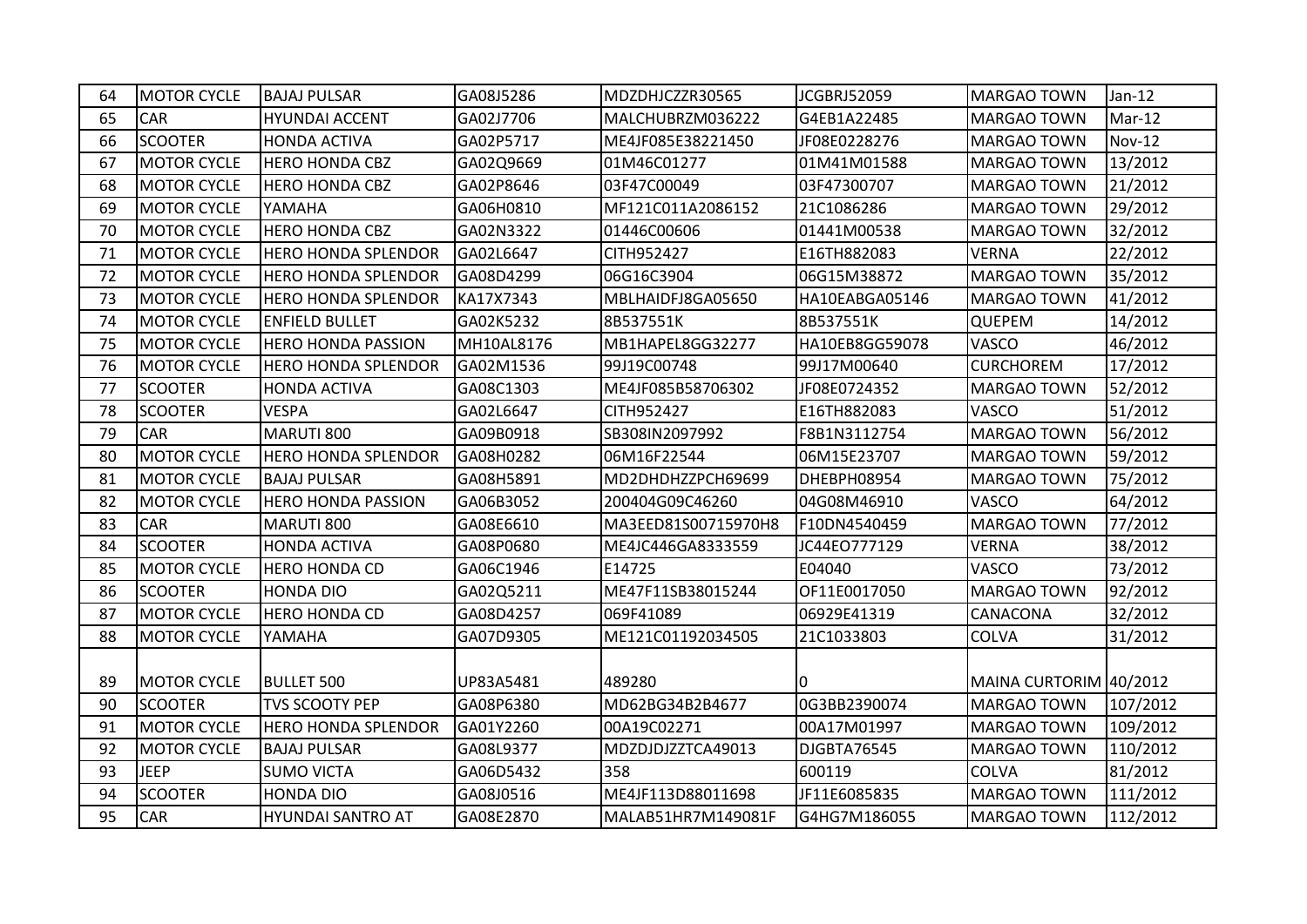| 96  | <b>MOTOR CYCLE</b> | <b>BULLET 500</b>           | GA08P1224  | ME3U355C0AG024006 | U355C0AG024006  | MAINA CURTORIM 45/2012 |          |
|-----|--------------------|-----------------------------|------------|-------------------|-----------------|------------------------|----------|
| 97  | <b>MOTOR CYCLE</b> | <b>BAJAJ PULSAR</b>         | MH17S3188  | DHVLL50805        | DHCBLL49648     | <b>MARGAO TOWN</b>     | 117/2012 |
| 98  | <b>MOTOR CYCLE</b> | <b>BAJAJ PLATINA</b>        | GA08D5728  | MD2DDDZZZNWF69856 | DUMBNF06299     | <b>MARGAO TOWN</b>     | 127/2012 |
| 99  | <b>SCOOTER</b>     | <b>TVS SCOOTY STREAK</b>    | GA02N2342  | KOIDF557041       | KOIDM549543     | <b>MARGAO TOWN</b>     | 135/2012 |
| 100 | <b>SCOOTER</b>     | <b>HONDA DIO</b>            | GA06T1788  | NE4JE118KA8068318 | JF11E4068105    | <b>VERNA</b>           | 63/2012  |
| 101 | <b>MOTOR CYCLE</b> | <b>BAJAJ DISCOVER</b>       | GA09B4128  | DSDX22NAF60988    | DXEBNF52006     | <b>MARGAO TOWN</b>     | 150/2012 |
| 102 | <b>MOTOR CYCLE</b> | <b>SUZUKI</b>               | GA08L5405  | MB8NG49AC98123807 | G423123873      | <b>MARGAO TOWN</b>     | 170/2012 |
| 103 | <b>SCOOTER</b>     | <b>HONDA DIO</b>            | GA08J8300  | 98053905          | 6130758         | <b>MARGAO TOWN</b>     | 176/2012 |
|     | <b>AUTO</b>        |                             |            |                   |                 |                        |          |
| 104 | <b>RICKSHAW</b>    | <b>BAJAJ</b>                | GA06T8575  | 0                 | 0               | VASCO                  | 111/2012 |
| 105 | <b>MOTOR CYCLE</b> | <b>BAJAJ PULSAR</b>         | GA08P7643  | 77037             | 77004           | <b>MARGAO TOWN</b>     | 179/2012 |
| 106 | <b>MOTOR CYCLE</b> | <b>HERO</b>                 | GA02N4219  | 01J20R08482       | 01J78E07645     | <b>MARGAO TOWN</b>     | 189/2012 |
|     |                    |                             |            |                   |                 |                        |          |
| 107 | <b>MOTOR CYCLE</b> | <b>HERO HONDA SPLENDOR</b>  | GA08B2949  | 04016G32541       | 04015M05801     | MAINA CURTORIM 73/2012 |          |
| 108 | <b>SCOOTER</b>     | <b>TVS SCOOTY STREAK</b>    | GA02N6025  | K01LF655968       | K01LM647402     | <b>MARGAO TOWN</b>     | 190/2012 |
| 109 | <b>MOTOR CYCLE</b> | <b>HERO HONDA SPLENDOR</b>  | GA02B6054  | 04J16C00904       | 04H15M22336     | <b>MARGAO TOWN</b>     | 201/2012 |
| 110 | <b>SCOOTER</b>     | <b>HONDA AVIATOR</b>        | GA08L1660  | ME4JF21H98028754  | JF21E0153495    | <b>MARGAO TOWN</b>     | 202/2012 |
|     |                    |                             |            |                   |                 |                        |          |
| 111 | <b>MOTOR CYCLE</b> | <b>BAJAJ BOXER CT</b>       | GA06B2979  | DUFBLE04649       | DUMBLE55698     | MAINA CURTORIM 77/2012 |          |
| 112 | <b>MOTOR CYCLE</b> | <b>BAJAJ CALIBER CHROMA</b> | GA02N5631  | DDFBHG97936       | DDMBHG299585    | <b>MARGAO TOWN</b>     | 203/2012 |
| 113 | <b>MOTOR CYCLE</b> | YAMAHA                      | GA07A1361  | 02L5US023604      | 5US023602       | VASCO                  | 123/2012 |
| 114 | <b>SCOOTER</b>     | <b>HONDA DIO</b>            | GA06C5027  | MESJF114L8001179  | JF11EF6064768   | VASCO                  | 127/2012 |
| 115 | <b>MOTOR CYCLE</b> | <b>HERO HONDA SPLENDOR</b>  | GA01K3461  | 99K19C09028       | 99K17M08807     | <b>MARGAO TOWN</b>     | 212/2012 |
| 116 | <b>TRUCK</b>       | <b>TATA</b>                 | GA02P5273  | 388122KRZ133986   | 80K62717573     | <b>CURCHOREM</b>       | 55/2012  |
| 117 | <b>MOTOR CYCLE</b> | <b>HERO HONDA SPLENDOR</b>  | GA08T0024  | 05A16C25964       | 05A16C25964     | <b>MARGAO TOWN</b>     | 219/2012 |
| 118 | CAR                | <b>MARUTI 800</b>           | KA03MA3119 | SB308IN1539964    | F8DN1050288     | VASCO                  | 132/2012 |
|     |                    |                             |            |                   |                 |                        |          |
| 119 | <b>MOTOR CYCLE</b> | <b>HERO HONDA SPLENDOR</b>  | GA02P5273  | MBLHA10EZBHL26072 | HA10EEFBHL21024 | MAINA CURTORIM 88/2012 |          |
| 120 | <b>SCOOTER</b>     | <b>HONDA ACTIVA</b>         | GA06C4133  | ME4JF083A88170435 | JF08E5201958    | VASCO                  | 136/2012 |
| 121 | <b>SCOOTER</b>     | <b>HONDA ACTIVA</b>         | GA02N3515  | 0                 | 0               | <b>MARGAO TOWN</b>     | 242/2012 |
|     |                    |                             |            |                   |                 |                        |          |
| 122 | <b>SCOOTER</b>     | <b>HERO HONDA PLEASURE</b>  | GA08H1158  | 10                | 0               | MAINA CURTORIM 97/2012 |          |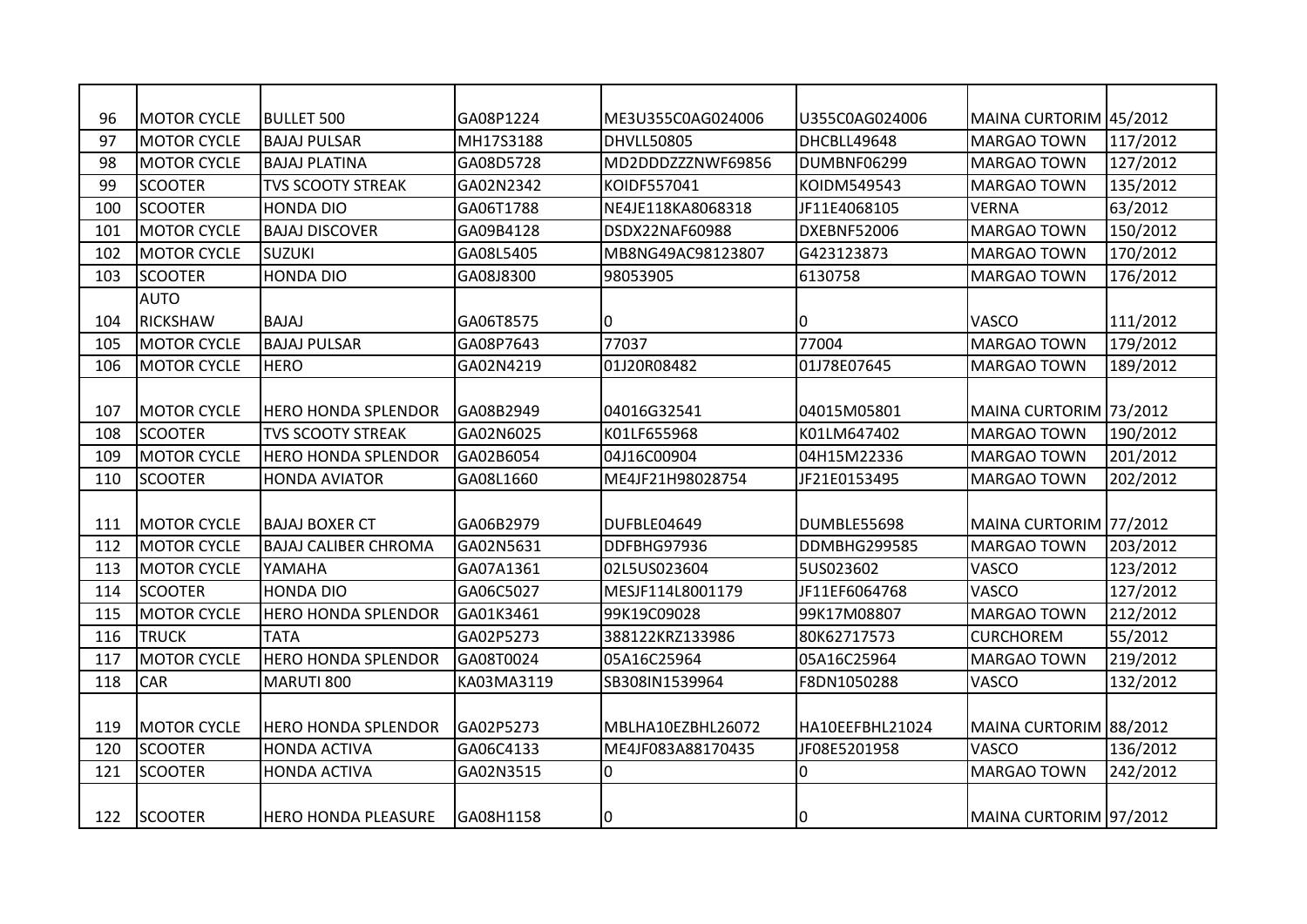| 123 | <b>MOTOR CYCLE</b> | <b>HERO HONDA SPLENDOR</b> | KA27L9364  | 06M16F09915       | 06M15E21139       | <b>MARGAO TOWN</b>      | 243/2012  |
|-----|--------------------|----------------------------|------------|-------------------|-------------------|-------------------------|-----------|
|     |                    |                            |            |                   |                   |                         |           |
| 124 | <b>SCOOTER</b>     | <b>HERO HONDA PLEASURE</b> | GA08J1255  | ME4JF083E88327569 | JF08E5359005      | MAINA CURTORIM 99/2012  |           |
| 125 | <b>CAR</b>         | <b>INDICA</b>              | GA08F3435  | MAT600149AWD20558 | 4751D103DZYP36335 | <b>COLVA</b>            | 73/2012   |
| 126 | <b>MOTOR CYCLE</b> | <b>HERO HONDA SPLENDOR</b> | GA05A5823  | 05EAACA21827      | 05EAAM22112       | <b>MARGAO TOWN</b>      | 258/2012  |
| 127 | <b>MOTOR CYCLE</b> | <b>BAJAJ PULSAR</b>        | GA08H6760  | MD2DHDHZ2PCJ85345 | DHGBPJ25227       | <b>MARGAO TOWN</b>      | 264/2012  |
| 128 | <b>SCOOTER</b>     | <b>SUZUKI ACCESS</b>       | GA08L2444  | MB8CF4F4CAJ98     | F486263913        | <b>COLVA</b>            | 78/2012   |
| 129 | <b>SCOOTER</b>     | <b>HONDA DIO</b>           | GA07H0787  | 8011424           | 4011458           | VASCO                   | 156/2012  |
| 130 | <b>MOTOR CYCLE</b> | <b>BAJAJ PULSAR</b>        | GA08D9475  | MD2DHDH22NCK99459 | DHGBNK37886       | <b>MARGAO TOWN</b>      | 280/2012  |
| 131 | <b>SCOOTER</b>     | <b>HONDA DIO</b>           | GA08U5488  | ME4JF118AB8089770 | JF11E4089672      | <b>MARGAO TOWN</b>      | 284/2012  |
| 132 | <b>MOTOR CYCLE</b> | <b>HERO HONDA PASSION</b>  | GA06B4104  | 04L09C46790       | 04L08M59256       | VASCO                   | 160/2012  |
| 133 | <b>MOTOR CYCLE</b> | <b>HERO HONDA SPLENDOR</b> | GA06B4180  | 05A16C00100       | 05A15M00054       | <b>MARGAO TOWN</b>      | 293/2012  |
| 134 | <b>MOTOR CYCLE</b> | YAMAHA                     | GA03N0129  | ME11CK012C016944  | ICK1013939        | VASCO                   | 168/2012  |
| 135 | <b>MOTOR CYCLE</b> | <b>HERO HONDA SPLENDOR</b> | GA08J6566  | MBZMG38E8GD1193   | MC383EA8GD01137   | <b>MARGAO TOWN</b>      | 300/2012  |
| 136 | <b>SCOOTER</b>     | <b>HONDA DIO</b>           | GA08P0155  | 8040628           | 4040641           | <b>MARGAO TOWN</b>      | 301/2012  |
| 137 | <b>MOTOR CYCLE</b> | <b>HERO HONDA SPLENDOR</b> | GA08S1329  | MBLHA10ABBHG04371 | HA10EGBHG05158    | <b>MARGAO TOWN</b>      | 303/2012  |
| 138 | <b>MOTOR CYCLE</b> | YAMAHA                     | GA02H7277  |                   | l0                | <b>MARGAO TOWN</b>      | 305/2012  |
| 139 | <b>MOTOR CYCLE</b> | YAMAHA RX135               | GA02P0092  | 02G4TL532863      | 4TL532863         | MAINA CURTORIM 120/2012 |           |
| 140 | <b>SCOOTER</b>     | <b>HONDA DIO</b>           | GA08J7083  | 0                 | JF11E6123811      | MAINA CURTORIM 121/2012 |           |
|     |                    | <b>HERO MOTORS GLAMOUR</b> |            |                   |                   |                         |           |
| 141 | <b>MOTOR CYCLE</b> | PROGRAMMED FI              | GA08J2271  | MBLJA06EG8GG10921 | JA06EB8GG09370    | MAINA CURTORIM 124/2012 |           |
| 142 | <b>MOTOR CYCLE</b> | <b>TVS VICTOR</b>          | GA02P8914  | MD625AM031L08986  | OF1L31000584      | MAINA CURTORIM 129/2012 |           |
| 143 | <b>MOTOR CYCLE</b> | <b>HERO HONDA GLAMOUR</b>  | GA08D7863  | 9473              | 14642             | MARGAO TOWN             | 129/2012  |
| 144 | <b>SCOOTER</b>     | <b>SUZUKI ACCESS</b>       | GA09C9122  | MB8CFUCAJ98260761 | F486260810        | <b>MARGAO TOWN</b>      | 339/2012  |
| 145 | <b>SCOOTER</b>     | <b>SUZUKI ACCESS</b>       | GA081421   | ME4JF087B58000406 | JF08E000329       | <b>MARGAO TOWN</b>      | 344/2012  |
| 146 | <b>MOTOR CYCLE</b> | <b>BAJAJ PULSAR</b>        | GA08P8103  | MD2DHD22TCM81061  | l0                | <b>QUEPEM</b>           | 52/2012   |
| 147 | <b>MOTOR CYCLE</b> | <b>BAJAJ PLATINA</b>       | GA06B0472  | DHVBKD40837       | DHGBKB40781       | <b>VERNA</b>            | 129/2012  |
| 148 | <b>SCOOTER</b>     | HONDA DIO                  | GA08L9208  | ME4JF118EA803238  | JF11E4032072      | <b>COLVA</b>            | 0110/2012 |
| 149 | <b>MOTOR CYCLE</b> | <b>HERO HONDA SPLENDOR</b> | GA06C6512  | 06K16F00501       | 06K15E15023       | VASCO                   | 191/2012  |
| 150 | <b>MOTOR CYCLE</b> | <b>BAJAJ PLATINA</b>       | GA06C1250  | MD2DHDHZZNCK82250 | DHGBNK20281       | <b>VERNA</b>            | 139/2012  |
| 151 | <b>MOTOR CYCLE</b> | <b>HERO HONDA SPLENDOR</b> | GA06H3044  | MBLHA10EZA9414670 | HA10EFA9416340    | VASCO                   | 197/2012  |
| 152 | <b>MOTOR CYCLE</b> | <b>BAJAJ PLATINA</b>       | MH06AH3120 | MBLHA10EZA9H14670 | HA10EFA9H16340    | VASCO                   | 200/2012  |
| 153 | <b>TRUCK</b>       | <b>TATA</b>                | GA08U5834  | MAT378180BID12941 | 60TC69DYY113259   | QUEPEM                  | 0054/2012 |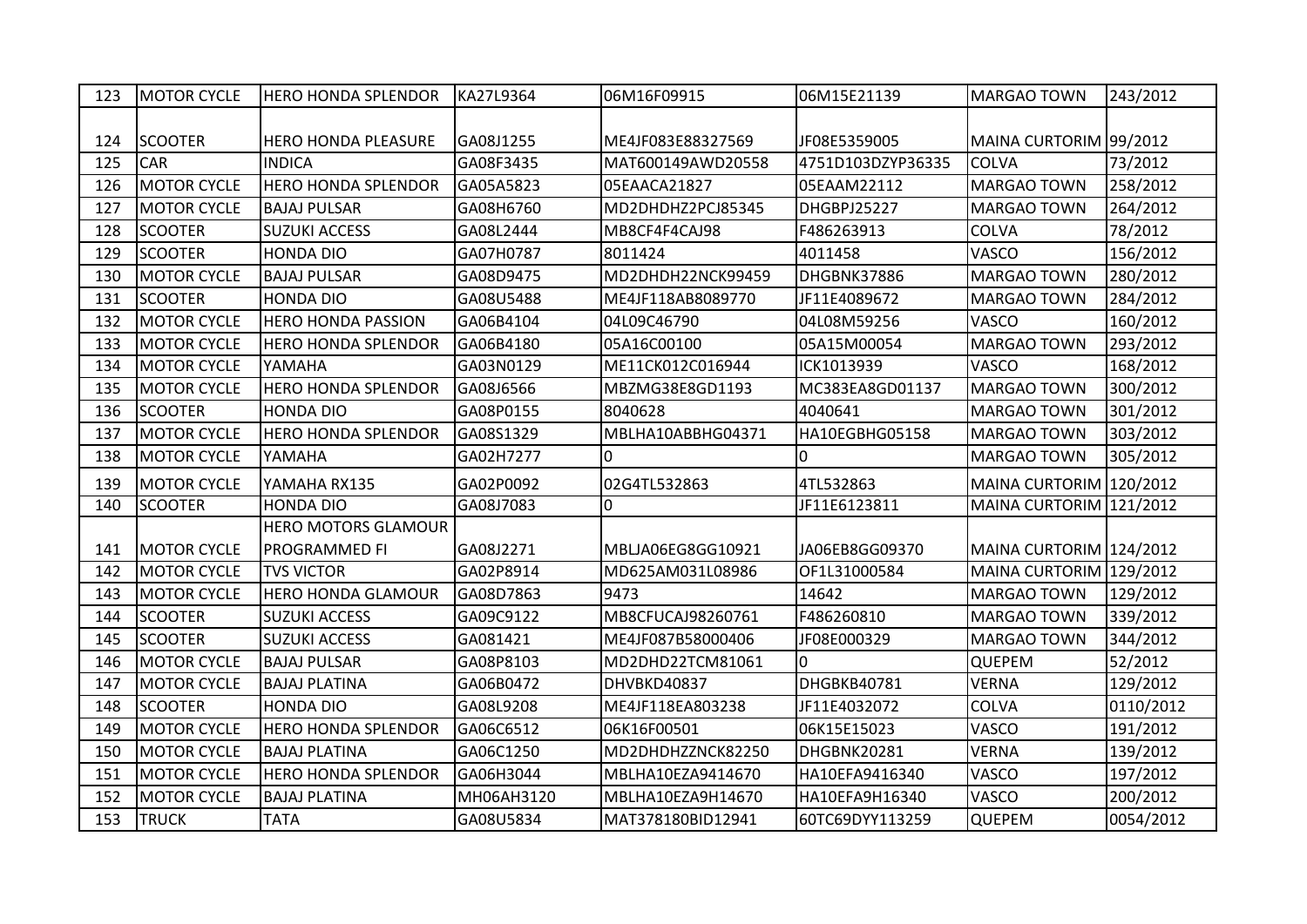| 154 | <b>MOTOR CYCLE</b> | <b>BAJAJ PULSAR</b>        | GA093136  | MDZDHDHZZPCK1991  | DHGBPK19414    | <b>QUEPEM</b>          | 0058/2012 |
|-----|--------------------|----------------------------|-----------|-------------------|----------------|------------------------|-----------|
| 155 | <b>MOTOR CYCLE</b> | <b>HERO HONDA PASSION</b>  | GA05C4850 | MBLHA10EL8GD13730 | HA10EB8GD13730 | <b>VERNA</b>           | 0156/2012 |
|     |                    |                            |           |                   |                | <b>MORMUGAO</b>        |           |
| 156 | <b>MOTOR CYCLE</b> | <b>HERO HONDA SPLENDOR</b> | GA02M8417 | 00420C17679       | 00418M7787     | <b>HARBOUR PS</b>      | 0416/2012 |
| 157 | <b>MOTOR CYCLE</b> | <b>HERO HONDA SPLENDOR</b> | JH05D5531 | 02L20F54216       | 02L8E53120     | VASCO                  | Aug-13    |
| 158 | <b>MOTOR CYCLE</b> | <b>HERO HONDA PASSION</b>  | GA01K6297 | 01E21C05966       | 01E21M01497    | <b>MARGAO TOWN</b>     | $May-13$  |
| 159 | <b>MOTOR CYCLE</b> | <b>BAJAJ PULSAR</b>        | GA08S1337 | MD2DHDJZZUCD31995 | DJGBUD87763    | <b>COLVA</b>           | Mar-13    |
| 160 | <b>VAN</b>         | <b>MARUTI OMNI VAN</b>     | GA01C7429 | 5T911N244363      | F8B1N1626985   | <b>MARGAO TOWN</b>     | 17/2013   |
| 161 | <b>MOTOR CYCLE</b> | <b>HERO HONDA SPLENDOR</b> | GA06C3676 | 07M03C01532       | 07M15M01243    | VASCO                  | $Jul-13$  |
| 162 | <b>SCOOTER</b>     | <b>HERO HONDA PLEASURE</b> | GA09J3972 | MBLJF16EDCGF16282 | JF16EBCGF16146 | <b>CURCHOREM</b>       | Feb-13    |
| 163 | <b>MOTOR CYCLE</b> | <b>HERO HONDA PASSION</b>  | GA02M9527 | 00K20L22441       | 00K18M22402    | <b>MARGAO TOWN</b>     | 34/2013   |
| 164 | <b>SCOOTER</b>     | <b>HONDA ACTIVA</b>        | GA08P2454 | MEAJC449JA8042901 | JC44E0919477   | <b>MARGAO TOWN</b>     | 38/2013   |
| 165 | <b>MOTOR CYCLE</b> | <b>HERO HONDA SPLENDOR</b> | GA02L7040 | 02A20F19026       | 01A18E17300    | VASCO                  | 15/2013   |
| 166 | <b>MOTOR CYCLE</b> | <b>HERO HONDA SPLENDOR</b> | GA02P3104 | 03A20F1637        | 03A18E15052    | <b>MARGAO TOWN</b>     | 40/2013   |
| 167 | <b>SCOOTER</b>     | <b>HONDA AVIATOR</b>       | GA08Q3644 | ME4JP213JC8342424 | NOJF21E9385616 | <b>MARGAO TOWN</b>     | 45/2013   |
| 168 | <b>MOTOR CYCLE</b> | <b>HERO HONDA SPLENDOR</b> | GA06B1010 | 0JK16CO4241       | 03K15M22938    | VASCO                  | 17/2013   |
| 169 | <b>MOTOR CYCLE</b> | <b>HERO HONDA PASSION</b>  | GA06C7695 | MBLHA10EL9GC11017 | HA10EB9GC20388 | VASCO                  | 18/2013   |
| 170 | <b>SCOOTER</b>     | <b>HONDA ACTIVA</b>        | GA08U1901 | ME4JF08K78033547  | JF08E5065075   | <b>COLVA</b>           | 16/2013   |
| 171 | <b>MOTOR CYCLE</b> | <b>HERO HONDA SPLENDOR</b> | GA02N3064 | 01F20F05710       | 011F18E05774   | <b>MARGAO TOWN</b>     | 58/2013   |
| 172 | <b>MOTOR CYCLE</b> | <b>HERO HONDA PASSION</b>  | GA08P6974 | MBLHA10EZBH17989  | HA10EFBHBZ6388 | <b>MARGAO TOWN</b>     | 63/2013   |
|     |                    |                            |           |                   |                | <b>MORMUGAO</b>        |           |
| 173 | <b>JEEP</b>        | <b>TOYOTA QUALIS</b>       | GA01G2552 | LF501113919       | 215423064      | <b>HARBOUR PS</b>      | Aug-13    |
| 174 | <b>SCOOTER</b>     | <b>HERO HONDA PLEASURE</b> | GA08P2792 | 20358             | 25114          | <b>MARGAO TOWN</b>     | 75/2013   |
| 175 | <b>SCOOTER</b>     | HONDA ACTIVA               | GA08J2621 | ME4JF083H88440768 | JF08E5472247   | <b>COLVA</b>           | 26/2013   |
|     |                    |                            |           |                   |                |                        |           |
| 176 | <b>MOTOR CYCLE</b> | <b>HERO HONDA SPLENDOR</b> | GA08J8892 | MBLHA10EJ99B03042 | HA10EA99B01239 | MAINA CURTORIM 27/2013 |           |
| 177 | <b>CAR</b>         | <b>MARUTI SWIFT</b>        | GA08E0534 | MA3EYE41500179927 | G13BBN311937   | <b>MARGAO TOWN</b>     | 90/2013   |
| 178 | <b>MOTOR CYCLE</b> | <b>HERO</b>                | GA05A5879 | 05F29F00150       | 05E29E29621    | CANACONA               | 15/2013   |
| 179 | <b>SCOOTER</b>     | <b>HONDA ACTIVA</b>        | GA07F1926 | MEJC448EB8278353  | JC44E1389356   | <b>VERNA</b>           | 30/2013   |
| 180 | <b>MOTOR CYCLE</b> | <b>HERO HONDA SPLENDOR</b> | GA02V0150 | 00M20C13797       | 00M18M13924    | <b>VERNA</b>           | 43/2013   |
| 181 | <b>MOTOR CYCLE</b> | <b>BAJAJ DISCOVER</b>      | KL6E4979  | MD2DSPAZZSWK30576 | JBMBSK23027    | <b>MARGAO TOWN</b>     | 98/2013   |
| 182 | <b>MOTOR CYCLE</b> | <b>BAJAJ PULSAR</b>        | GA09B3173 | MD2DHD22NCA27263  | DHGNA64621     | <b>MARGAO TOWN</b>     | 105/2013  |
| 183 | <b>SCOOTER</b>     | <b>HONDA DIO</b>           | GA08J6136 | ME4JF114A98041155 | JF116611181832 | <b>MARGAO TOWN</b>     | 107/2013  |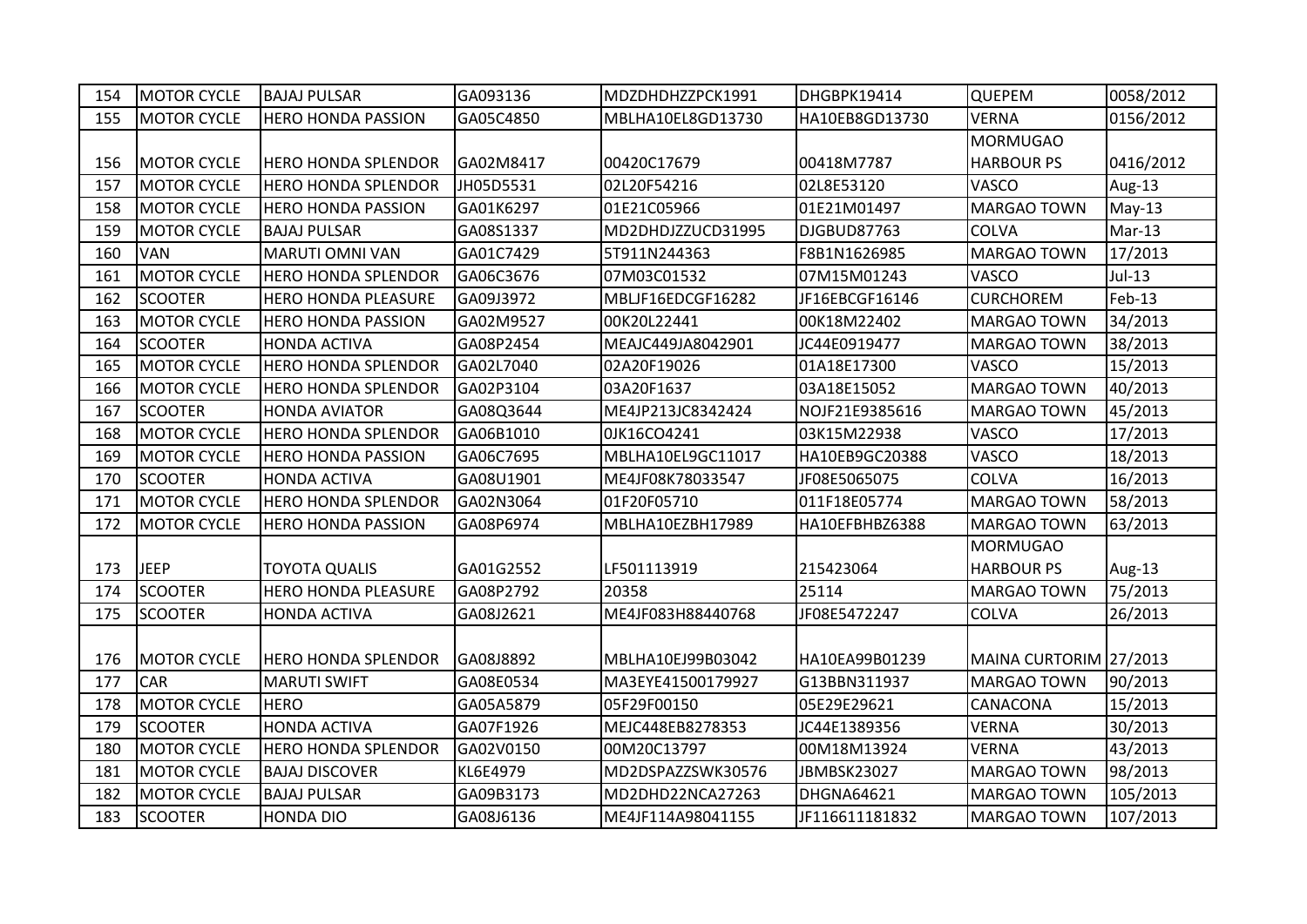|     |                    | <b>HERO HONDA SPLENDOR</b>  |            |                       |                |                         |          |
|-----|--------------------|-----------------------------|------------|-----------------------|----------------|-------------------------|----------|
| 184 | <b>MOTOR CYCLE</b> | <b>PLUS</b>                 | GA08H5062  | 07J03C23847           | 07J15M20117    | MAINA CURTORIM 37/2013  |          |
|     |                    | <b>HERO HONDA SPLENDOR</b>  |            |                       |                |                         |          |
| 185 | <b>MOTOR CYCLE</b> | <b>PLUS</b>                 | GA09B3268  | 06E6C26045            | 06E15M21670    | <b>CUNCOLIM</b>         | 41/2013  |
| 186 | <b>SCOOTER</b>     | <b>SUZUKI ACCESS</b>        | GA05C418   | MB8CF4CAB88115286     | F486115093     | SANGUEM                 | Oct-13   |
|     |                    | <b>HERO HONDA PASSION</b>   |            |                       |                |                         |          |
| 187 | <b>MOTOR CYCLE</b> | <b>PLUS</b>                 | GA08L5918  | MBLHA10ELA9A07297     | HA10EBA9A07947 | MAINA CURTORIM 51/2013  |          |
| 188 | <b>MOTOR CYCLE</b> | <b>BAJAJ DISCOVER</b>       | GA06B0535  | 03G21C03291           | 03C21M03091    | <b>VERNA</b>            | 57/2013  |
| 189 | <b>MOTOR CYCLE</b> | <b>HERO HONDA SPLENDOR</b>  | GA02M8258  | 00H20C07390           | 00H18M06557    | <b>MARGAO TOWN</b>      | 221/2013 |
| 190 | <b>MOTOR CYCLE</b> | <b>HERO HONDA SPLENDOR</b>  | MH07M6539  | MBLHA10EE8HK19185     | HA10EA8HK3679  | <b>VASCO</b>            | 102/2013 |
|     |                    | <b>HERO HONDA CD</b>        |            |                       |                |                         |          |
| 191 | <b>MOTOR CYCLE</b> | DLX/DAWN                    | GA08Q1078  | MBLHA11ERC9E04736     | HA11EDC9E04467 | MAINA CURTORIM 78/2013  |          |
| 192 | <b>MOTOR CYCLE</b> | <b>HERO</b>                 | GA02L0685  | 98L19C00757           | 98L17M00789    | <b>VERNA</b>            | 91/2013  |
| 193 | <b>CAR</b>         | <b>MARUTI EECO</b>          | GA08F6981  | MA3ER1F1S00187276BB   | G12BM167495    | <b>MARGAO TOWN</b>      | 240/2013 |
| 194 | <b>MOTOR CYCLE</b> | <b>BAJAJ PULSAR</b>         | GA08B6213  | DHVBLF32465           | DHGBLE31662    | <b>MARGAO TOWN</b>      | 248/2013 |
| 195 | <b>MOTOR CYCLE</b> | <b>BAJAJ PULSAR</b>         | GA02P3792  | DHVBJL30004           | DHGBL29934     | <b>MARGAO TOWN</b>      | 261/2013 |
| 196 | <b>CAR</b>         | MARUTI 800                  | GA01P3298  | 525524                | 770503         | MARGAO TOWN             | 269/2013 |
|     |                    |                             |            | ME4JE213DA80534380534 |                |                         |          |
| 197 | <b>SCOOTER</b>     | <b>HONDA AVIATOR</b>        | GA08L8353  | 38                    | JF21E9059612   | MARGAO TOWN             | 272/2013 |
| 198 | <b>MOTOR CYCLE</b> | <b>HONDA TWISTER</b>        | GA09F3705  | MAEAJC474GA8024053    | JC47E0071527   | <b>QUEPEM</b>           | 42/2013  |
| 199 | <b>MOTOR CYCLE</b> | <b>BAJAJ PULSAR</b>         | GA08Q7381  | MD2A11CZOCCH22098     | DHZCCH17435    | <b>MARGAO TOWN</b>      | 297/2013 |
| 200 | <b>MOTOR CYCLE</b> | <b>HERO HONDA SPLENDOR</b>  | GA08C7805  | $\overline{0}$        | l0.            | <b>CUNCOLIM</b>         | 99/2013  |
| 201 | <b>MOTOR CYCLE</b> | <b>BAJAJ PLATINA</b>        | KA22EB9257 | MD2DDDZZZRWJ05812     | DUMBRJS3029    | <b>MARGAO TOWN</b>      | 299/2013 |
| 202 | <b>MOTOR CYCLE</b> | <b>HERO HONDA SPLENDOR</b>  | GA08J2554  | MBLHA10EJ89H06954     | HA10EA89H30670 | <b>MARGAO TOWN</b>      | 307/2013 |
| 203 | <b>VAN</b>         | <b>MARUTI OMNI VAN</b>      | GA08A0514  | 9560                  | 47425          | <b>COLVA</b>            | 101/2013 |
| 204 | <b>MOTOR CYCLE</b> | <b>HERO HONDA SPLENDOR</b>  | GA02L9218  | 02L20F41951           | 02L18F39496    | <b>VASCO</b>            | 129/2013 |
| 205 | <b>SCOOTER</b>     | <b>HONDA ACTIVA</b>         | GA08J1441  | MESJF083F340267       | JF8E5371721    | <b>CURCHOREM</b>        | 49/2013  |
| 206 | <b>MOTOR CYCLE</b> | <b>BAJAJ BYK</b>            | GA08L5983  | MD2DDDZZZSWL29745     | DUMBSL73645    | <b>MARGAO TOWN</b>      | 322/2013 |
| 207 | <b>CAR</b>         | <b>MARUTI SUZUKI ESTILO</b> | GA06D0599  | MA3EMD81S00129738     | F10DN3252925   | <b>CURCHOREM</b>        | 130/2013 |
| 208 | <b>MOTOR CYCLE</b> | <b>BAJAJ PULSAR</b>         | GA09C4847  | $\Omega$              | l0             | <b>QUEPEM</b>           | 49/2013  |
| 209 | CAR                | <b>MARUTI WAGON-R</b>       | GA03C4112  | MA3EED8150058         | F10DNH407071   | <b>CURCHOREM</b>        | 139/2013 |
| 210 | <b>VAN</b>         | <b>MARUTI OMNI VAN</b>      | GA01S0180  | 968602                | 967289         | MAINA CURTORIM 122/2013 |          |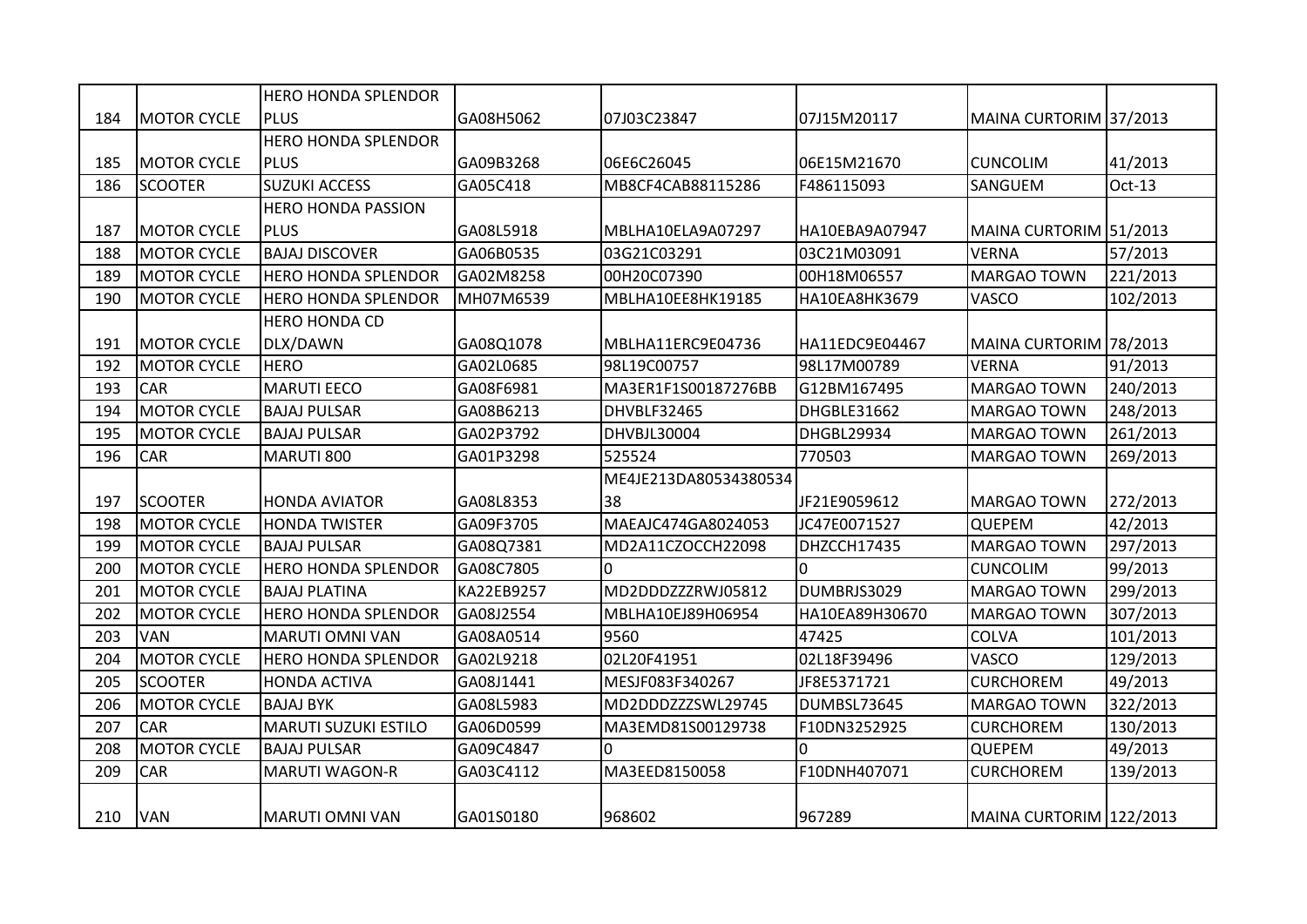| 211 | <b>MOTOR CYCLE</b> | <b>HERO HONDA SPLENDOR</b> | GA02M8550  | OOJ20C09624         | OOJ18M09809        | <b>COLVA</b>            | 123/2013 |
|-----|--------------------|----------------------------|------------|---------------------|--------------------|-------------------------|----------|
| 212 | <b>SCOOTER</b>     | <b>HONDA ACTIVA</b>        | GA06B4393  | ME4JF085B58688737   | JF08E0706823       | <b>MARGAO TOWN</b>      | 349/2013 |
| 213 | <b>SCOOTER</b>     | <b>HONDA ACTIVA</b>        | GA09C3415  | ME43F083C58227849   | JF08ES25933        | <b>QUEPEM</b>           | 50/2013  |
| 214 | <b>SCOOTER</b>     | <b>HONDA DIO</b>           | GA08H9890  | ME4JF113C88009936   | JF11E6080792       | <b>MARGAO TOWN</b>      | 347/2013 |
| 215 | <b>VAN</b>         | <b>MARUTI OMNI VAN</b>     | GA03H8041  | ST911N607674        | F8BIN2614021       | <b>VERNA</b>            | 125/2013 |
| 216 | <b>SCOOTER</b>     | <b>HONDA DIO</b>           | GA09F0050  | ME4JF114L98085346   | JF11E6162439       | <b>CURCHOREM</b>        | 64/2013  |
| 217 | <b>MOTOR CYCLE</b> | <b>HERO HONDA PASSION</b>  | GA08H5464  | 07K05C41542         | 07K05M49486        | <b>VERNA</b>            | 127/2013 |
| 218 | <b>SCOOTER</b>     | <b>HONDA DIO</b>           | GA09C8109  | ME4J114G98065909    | JF11E6142951       | <b>QUEPEM</b>           | 53/2013  |
| 219 | <b>SCOOTER</b>     | <b>HONDA ACTIVA</b>        | KA22U4899  | ME4JF085G38251783   | JF08E0259239       | <b>VASCO</b>            | 161/2013 |
| 220 | <b>SCOOTER</b>     | <b>HONDA ACTIVA</b>        | GA08J5285  | m                   | IO                 | MAINA CURTORIM 135/2013 |          |
| 221 | <b>SCOOTER</b>     | <b>HONDA ACTIVA</b>        | GA08J8704  | ME4JF083E88317213   | JF08E5348596       | <b>COLVA</b>            | 135/2013 |
| 222 | <b>SCOOTER</b>     | <b>HONDA ACTIVA</b>        | GA06B5827  | ME4JF087J58159102   | JF08E8159169       | <b>VASCO</b>            | 173/2013 |
| 223 | <b>MOTOR CYCLE</b> | <b>HERO</b>                | GA08S7025  | MEHJC3CBCA417243    | JC36E2650193       | <b>MARGAO TOWN</b>      | 400/2013 |
| 224 | <b>SCOOTER</b>     | <b>HONDA ACTIVA</b>        | GA02P3972  | ME4JF085B38173486   | JF08E0179466       | <b>COLVA</b>            | 143/2013 |
| 225 | <b>MOTOR CYCLE</b> | <b>HERO HONDA SPLENDOR</b> | GA06C1403  | 06L16F70373         | 06L15E59258        | VASCO                   | 177/2013 |
|     |                    |                            |            |                     |                    | MORMUGAO                |          |
| 226 | <b>SCOOTER</b>     | <b>HONDA DIO</b>           | GA08U6147  | ME4JF118HB8145127   | JF11E4145181       | <b>HARBOUR PS</b>       | 29/2013  |
| 227 | <b>SCOOTER</b>     | HONDA DIO                  | GA09F1049  | ME4JF118BA010663    | JF11E4010688       | <b>QUEPEM</b>           | 60/2013  |
| 228 | <b>CAR</b>         | <b>MARUTI WAGON-R</b>      | GA08E9744  | MA3EED81S00853278J9 | F10DN4678079       | <b>MARGAO TOWN</b>      | 420/2013 |
| 229 | <b>MOTOR CYCLE</b> | <b>BULLET ELECTRA</b>      | GA08D7892  | 6BF5709403N         | 6BF57094           | <b>MARGAO TOWN</b>      | 422/2013 |
| 230 | <b>MOTOR CYCLE</b> | <b>HERO HONDA SPLENDOR</b> | GA02Q6206  | 04CK09C07172        | 04K08M07609        | <b>MARGAO TOWN</b>      | 423/2013 |
| 231 | <b>CAR</b>         | <b>HONDA CITY</b>          | GA08A7699  | MAKGD852B6N340193   | JF11E4082239       | <b>COLVA</b>            | 153/2013 |
| 232 | <b>MOTOR CYCLE</b> | <b>HERO HONDA SPLENDOR</b> | KL01J120   | 96G199F05287        | 96G17E05249        | <b>MARGAO TOWN</b>      | 440/2013 |
| 233 | <b>SCOOTER</b>     | <b>HONDA ACTIVA</b>        | GA06B1547  | ME4JE085M38249255   | JF08E0358553       | <b>VASCO</b>            | 198/2013 |
| 234 | <b>SCOOTER</b>     | <b>HONDA DIO</b>           | GA08P4660  | ME4JF118MA8082225   | JF11E4082239       | <b>COLVA</b>            | 159/2013 |
| 235 | <b>MOTOR CYCLE</b> | <b>HERO HONDA SPLENDOR</b> | GA08S3321  | MBLH10EZBHJ03850    | HA10EFBHJ04023     | <b>MARGAO TOWN</b>      | 451/2013 |
| 236 | <b>SCOOTER</b>     | HONDA ACTIVA               | GA06B2480  | ME4JF08SE48449308   | JF08E0461449       | <b>VASCO</b>            | 200/2013 |
| 237 | <b>MOTOR CYCLE</b> | <b>HERO HONDA SPLENDOR</b> | MH20AD7706 | 01F20F05624         | 01F1SE04690        | <b>MARGAO TOWN</b>      | 458/2013 |
| 238 | <b>SCOOTER</b>     | <b>MAHINDRA DURO</b>       | GA06H1553  | MCDND1B1VA1D20679   | <b>PFEAD275488</b> | <b>VASCO</b>            | 209/2013 |
| 239 | <b>SCOOTER</b>     | <b>TVS SCOOTY STREAK</b>   | GA02M7620  | l0                  | l0.                | <b>MARGAO TOWN</b>      | 479/2013 |
| 240 | <b>CAR</b>         | HYUNDAI 120                | GA06D7629  | MALB515LCM398476C   | D4FCCU082853       | <b>VERNA</b>            | 157/2013 |
| 241 | <b>MOTOR CYCLE</b> | <b>HERO HONDA SPLENDOR</b> | GA06C3521  | 07K15M06118         | 07K15M06275        | <b>VASCO</b>            | 214/2013 |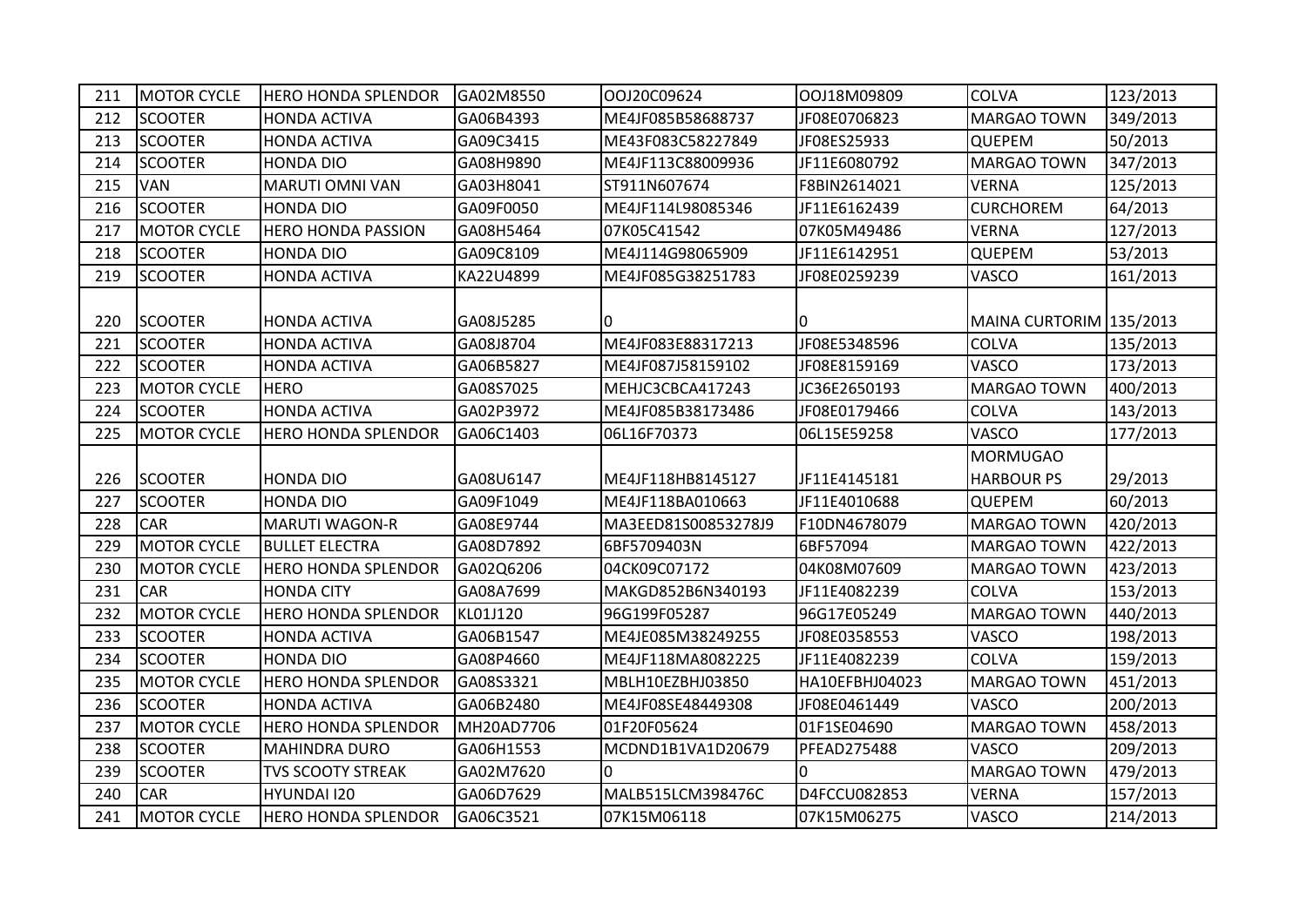| 242 | <b>SCOOTER</b>     | <b>TVS SCOOTY STREAK</b>   | GA02M3072     | 359572             | 345931          | <b>MARGAO TOWN</b>      | 487/2013  |
|-----|--------------------|----------------------------|---------------|--------------------|-----------------|-------------------------|-----------|
| 243 | <b>MOTOR CYCLE</b> | <b>HERO HONDA SPLENDOR</b> | GA06H8004     | MPLHHA10600685     | MA10EFBHL20H2   | <b>VERNA</b>            | 163/2013  |
| 244 | <b>TANKER</b>      | <b>ASHOKA LEYLAND</b>      | GA07TR5936    | MB1CTOYC9CPPF9725  | CPPZ111777      | <b>VASCO</b>            | 216/2013  |
| 245 | <b>MOTOR CYCLE</b> | <b>BAJAJ PULSAR</b>        | GA06B5929     | DHVBMF65481        | DHGBMF64309     | <b>MARGAO TOWN</b>      | 493/2013  |
| 246 | <b>SCOOTER</b>     | <b>HONDA DIO</b>           | GA06C8355     | MEYJF114B88007738  | JF11E6076622    | VASCO                   | 220/2013  |
|     |                    |                            |               |                    |                 |                         |           |
| 247 | <b>SCOOTER</b>     | <b>HONDA AVIATOR</b>       | GA08P3328     | ME4JF213KA8115637  | JF21E9129482    | MAINA CURTORIM 495/2013 |           |
| 248 | <b>SCOOTER</b>     | <b>HONDA ACTIVA</b>        | GA08H4208     | ME4SF08242880      | JF08E8987258    | <b>MARGAO TOWN</b>      | 512/2013  |
| 249 | <b>MOTOR CYCLE</b> | <b>HERO HONDA SPLENDOR</b> | GA08H5552     | 07JO3F12970        | 07JF15F50387    | <b>MARGAO TOWN</b>      | 517/2013  |
| 250 | <b>SCOOTER</b>     | <b>HONDA ACTIVA</b>        | GA08D8802     | ME4JFO82A78485257  | JF08E8664002    | <b>MARGAO TOWN</b>      | 518/2013  |
| 251 | <b>MOTOR CYCLE</b> | <b>BAJAJ PULSAR</b>        | GA08U5704     | GA08MR0365         | DHGBUA96242     | <b>COLVA</b>            | 189/2013  |
|     |                    |                            |               |                    |                 |                         |           |
| 252 | <b>SCOOTER</b>     | <b>HERO HONDA PLEASURE</b> | GA08S7012     | MBLJF16EDCGA31760  | JF16EBCGA31650  | MAINA CURTORIM 193/2013 |           |
| 253 | <b>MOTOR CYCLE</b> | YAMAHA                     | GA02E7589     | ILI411302          | ILI411303       | <b>COLVA</b>            | 18/2013   |
| 254 | <b>SCOOTER</b>     | <b>HONDA DIO</b>           | GA08C6398     | HJF112K58000736    | JFIIE6007969    | <b>MARGAO TOWN</b>      | 523/2013  |
| 255 | <b>MOTOR CYCLE</b> | <b>BAJAJ PULSAR</b>        | GA06T2338     | MD2DHDHZZUCF17332  | DHGBUF96056     | <b>VASCO</b>            | 0233/2013 |
|     |                    |                            |               |                    |                 |                         |           |
| 256 | <b>BUS</b>         | <b>TATA</b>                | GA01W0368     | 3.68026E+11        | 697SP21980274   | <b>CURCHOREM</b>        | 0095/2013 |
| 257 | <b>MOTOR CYCLE</b> | <b>HERO HONDA PASSION</b>  | GA08S8366     | MBLHA10EWCHC11946  | HAJOEDCHC12633  | <b>MARGAO TOWN</b>      | 0534/2013 |
| 258 | <b>MOTOR CYCLE</b> | <b>HERO HONDA PASSION</b>  | GA08S8366     | MBLHA10EWCHC119646 | HAJAOEDCHC12633 | <b>MARGAO TOWN</b>      | 534/2013  |
| 259 | <b>SCOOTER</b>     | <b>HERO HONDA PLEASURE</b> | GA08Q7190     | MELJF16FCGM16937   | JF16ECCGM16802  | <b>MARGAO TOWN</b>      | 0540/2013 |
| 260 | <b>MOTOR CYCLE</b> | YAMAHA                     | <b>GDK879</b> | ILI0448985         | ILI             | <b>COLVA</b>            | 0201/2013 |
| 261 | <b>SCOOTER</b>     | <b>HONDA ACTIVA</b>        | GA06E0591     | ME4JFO82L6845796   | JF08E8604554    | <b>VASCO</b>            | 0240/2013 |
| 262 | <b>MOTOR CYCLE</b> | <b>BAJAJ PULSAR</b>        | GA08J2286     | MDZDHDH212RCD54573 | DHGBRD55640     | <b>MARGAO TOWN</b>      | 0549/2013 |
| 263 | <b>MOTOR CYCLE</b> | <b>HERO HONDA SPLENDOR</b> | KA27J2380     | 01K18M05055        | 01K20106649     | <b>MARGAO TOWN</b>      | 0550/2013 |
| 264 | <b>SCOOTER</b>     | <b>TVS SCOOTY STREAK</b>   | GA087826      | MD622BC2442L53820  | OCL42242050803  | <b>MARGAO TOWN</b>      | 548/2013  |
| 265 | <b>SCOOTER</b>     | <b>TVS SCOOTY STREAK</b>   | GA08B7826     | MD622BC2442L53820  | OCL42242050803  | <b>MARGAO TOWN</b>      | 548/2013  |
| 266 | <b>MOTOR CYCLE</b> | <b>BAJAJ PULSAR</b>        | GA08J2286     | MDZDHDH22RCD54573  | DHGBRD55640     | <b>MARGAO TOWN</b>      | 549/2013  |
| 267 | <b>SCOOTER</b>     | <b>HONDA ACTIVA</b>        | GA06J1210     | ME4JC448FC7440700  | JC44E5440855    | <b>VASCO</b>            | 0242/2013 |
| 268 | <b>JEEP</b>        | <b>MAHINDRA</b>            | PB47C7767     | 33460              | 98128           | <b>CANACONA</b>         | 0097/2013 |
| 269 | <b>MOTOR CYCLE</b> | <b>BAJAJ PULSAR</b>        | GA03B3410     | BUFBLD43819        | BUMBLD24568     | <b>MARGAO TOWN</b>      | 557/2013  |
| 270 | <b>SCOOTER</b>     | <b>BAJAJ</b>               | GA02M2433     | 06FBFG92863        | CDMBFG81472     | <b>MARGAO TOWN</b>      | 562/2013  |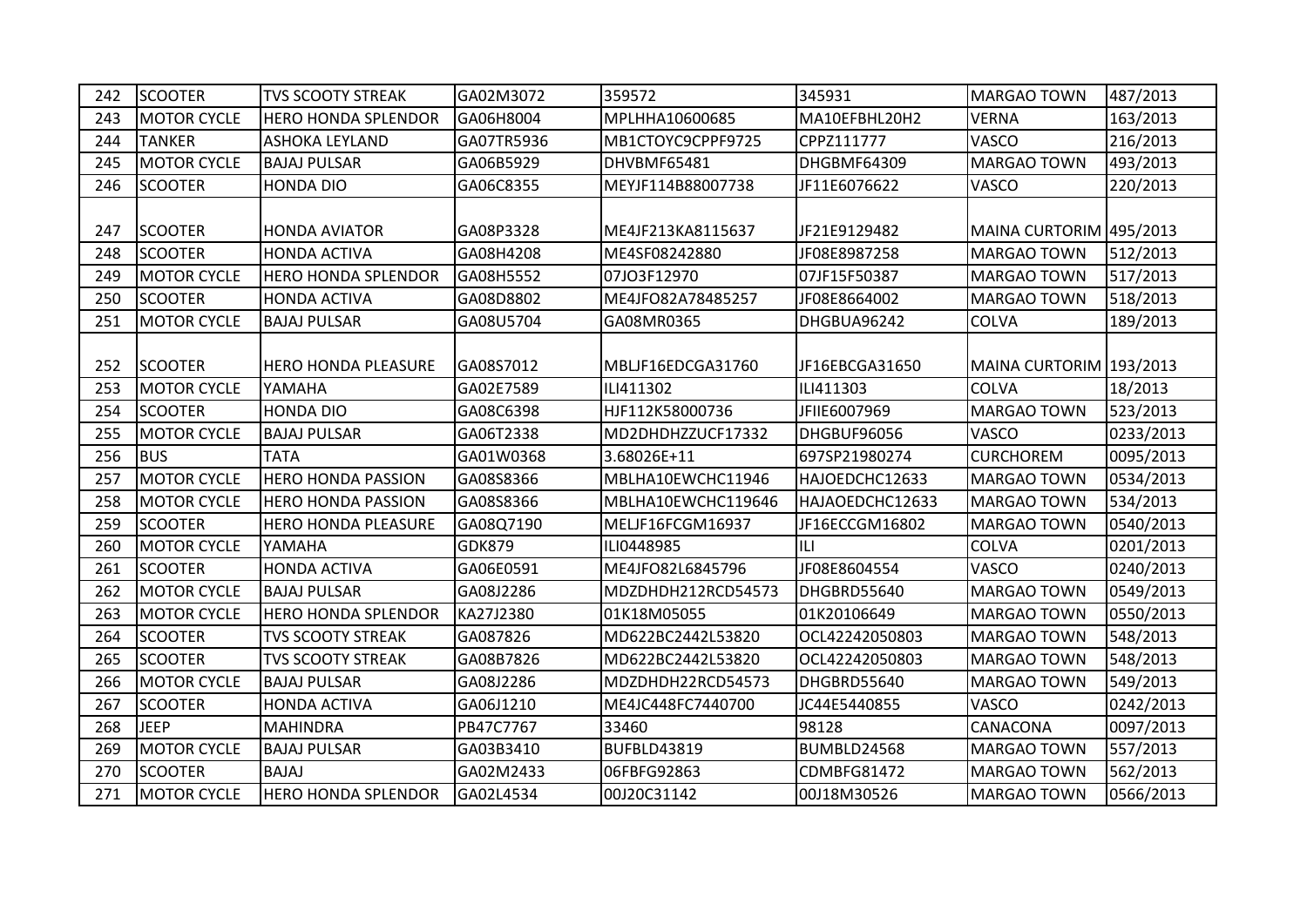| 272 | <b>SCOOTER</b>     | <b>HONDA ACTIVA</b>         | GA07A2364 | MFAGF085B38173902 | TF08E0179867   | MAINA CURTORIM 0213/2013 |           |
|-----|--------------------|-----------------------------|-----------|-------------------|----------------|--------------------------|-----------|
| 273 | <b>SCOOTER</b>     | <b>HERO HONDA PLEASURE</b>  | GA08W5534 | MBLJF16EFDJK05897 | JF16ECDGK05051 | MARGAO TOWN              | 0578/2013 |
| 274 | <b>SCOOTER</b>     | <b>HONDA DIO</b>            | GA09U1573 | ME4JF114J98077810 | JF11E6154845   | CANACONA                 | 0103/2013 |
| 275 | <b>SCOOTER</b>     | <b>HONDA DIO</b>            | GA09U1575 | ME4JF114J98077972 | JF11E6155106   | <b>CANACONA</b>          | 0103/2013 |
| 276 | <b>SCOOTER</b>     | <b>SUZUKI ACCESS</b>        | GA08Q3372 | MB8CF4CAHC8215174 | F4862106260    | MAINA CURTORIM 0218/2013 |           |
| 277 | <b>TRUCK</b>       | <b>TATA</b>                 | GA09U1582 | 388122HTZ00130400 | 0060H62496974  | <b>SANGUEM</b>           | $Jan-14$  |
| 278 | <b>MOTOR CYCLE</b> | <b>HERO HONDA SPLENDOR</b>  | GA06B5271 | 05E16C43467       | 05E15M43784    | <b>COLVA</b>             | Feb-14    |
| 279 | <b>MOTOR CYCLE</b> | <b>HERO HONDA SPLENDOR</b>  | GA02N3064 | 01F20F05710       | DIF18E05724    | <b>MARGAO TOWN</b>       | 27/2014   |
| 280 | <b>SCOOTER</b>     | <b>HONDA ACTIVA</b>         | GA08B6288 | ME4JF085J48554303 | JF08E0569395   | MAINA CURTORIM Dec-14    |           |
| 281 | <b>MOTOR CYCLE</b> | <b>HERO HONDA SPLENDOR</b>  | GA07A1037 | 02K20F27093       | 02K18E26391    | <b>MARGAO TOWN</b>       | 34/2014   |
| 282 | <b>SCOOTER</b>     | <b>HONDA ACTIVA</b>         | GA08U4745 | ME4JC449JA8032297 | JC44E0909097   | <b>COLVA</b>             | 16/2014   |
| 283 | <b>MOTOR CYCLE</b> | <b>HERO</b>                 | GA08C0787 | 05B27F09460       | 05B27E10729    | <b>MARGAO TOWN</b>       | 65/2014   |
| 284 | <b>MOTOR CYCLE</b> | <b>HERO HONDA SPLENDOR</b>  | GA08D5805 | 06H16C32741       | 06H15M23085    | <b>MARGAO TOWN</b>       | 0072/2014 |
| 285 | <b>SCOOTER</b>     | <b>HONDA ACTIVA</b>         | GA08U6911 | ME4JC448ACS717803 | JC44E1828788   | <b>VASCO</b>             | 0029/2014 |
| 286 | <b>SCOOTER</b>     | <b>HONDA AVIATOR</b>        | GA09E5487 | ME4JF214MA8017539 | JF21E9155231   | <b>MARGAO TOWN</b>       | 0074/2014 |
| 287 | <b>SCOOTER</b>     | <b>HONDA ACTIVA</b>         | GA08U2981 | ME4JF083L88578060 | JF08E5609547   | <b>MARGAO TOWN</b>       | 0078/2014 |
| 288 | <b>SCOOTER</b>     | <b>HONDA DIO</b>            | GA06C3231 | GA08MRO340        | JF11E6062374   | <b>VASCO</b>             | 0030/2014 |
| 289 | <b>MOTOR CYCLE</b> | <b>BAJAJ PULSAR</b>         | GA08H3615 | MMD2DHDH22CD47040 | DHGBPD84720    | MARGAO TOWN              | 0083/2014 |
| 290 | <b>MOTOR CYCLE</b> | <b>BAJAJ PULSAR</b>         | GA09F5311 | MD2DHDZHZTCJ32642 | DHGBTJ17480    | <b>CURCHOREM</b>         | 0010/2014 |
| 291 | <b>MOTOR CYCLE</b> | <b>HERO HONDA SPLENDOR</b>  | GA08P4291 | MBLHA10ABHL0375   | HA10EGAHL06623 | <b>MARGAO TOWN</b>       | 0090/2014 |
| 292 | <b>SCOOTER</b>     | <b>HONDA ACTIVA</b>         | GA08W9105 | ME4JF501AE7543513 | JF50E70543534  | <b>MARGAO TOWN</b>       | 0098/2014 |
| 293 | <b>SCOOTER</b>     | <b>HONDA ACTIVA</b>         | GA08Q3938 | ME4JC447GC8069567 | JC44E2180852   | MARGAO TOWN              | 0112/2014 |
| 294 | <b>MOTOR CYCLE</b> | <b>BAJAJ PULSAR</b>         | GA08C3150 | DHVBMA05969       | DHGBMA04787    | MARGAO TOWN              | 0124/2014 |
| 295 | <b>SCOOTER</b>     | <b>HONDA DIO</b>            | GA08J8681 | 88016004          | 6100249        | <b>MARGAO TOWN</b>       | 134/2014  |
| 296 | <b>SCOOTER</b>     | <b>SUZUKI ACCESS</b>        | GA08J3097 | MB8CFSCAJ88158365 | F486158335     | <b>COLVA</b>             | 39/2014   |
| 297 | <b>SCOOTER</b>     | <b>SUZUKI ACCESS</b>        | GA08Q4314 | MB8CF4CAJC8218984 | F4862109356    | <b>MARGAO TOWN</b>       | 139/2014  |
| 298 | <b>SCOOTER</b>     | <b>TVS SCOOTY STREAK</b>    | GA02M9757 | KOOKF492840       | KOOKKM486332   | <b>MARGAO TOWN</b>       | 146/2014  |
| 299 | <b>CAR</b>         | <b>MARUTI SUZUKI ERTIGA</b> | GA09A9204 | l0                | I٥             | <b>COLVA</b>             | 52/2014   |
| 300 | <b>SCOOTER</b>     | <b>HONDA AVIATOR</b>        | GA09J6902 | ME4JF216ED8006341 | JF21E80042478  | <b>CURCHOREM</b>         | 20/2014   |
| 301 | <b>SCOOTER</b>     | <b>HONDA DIO</b>            | GA08H4321 | ME4JF112F78041524 | JF11E6048873   | <b>MARGAO TOWN</b>       | 164/2014  |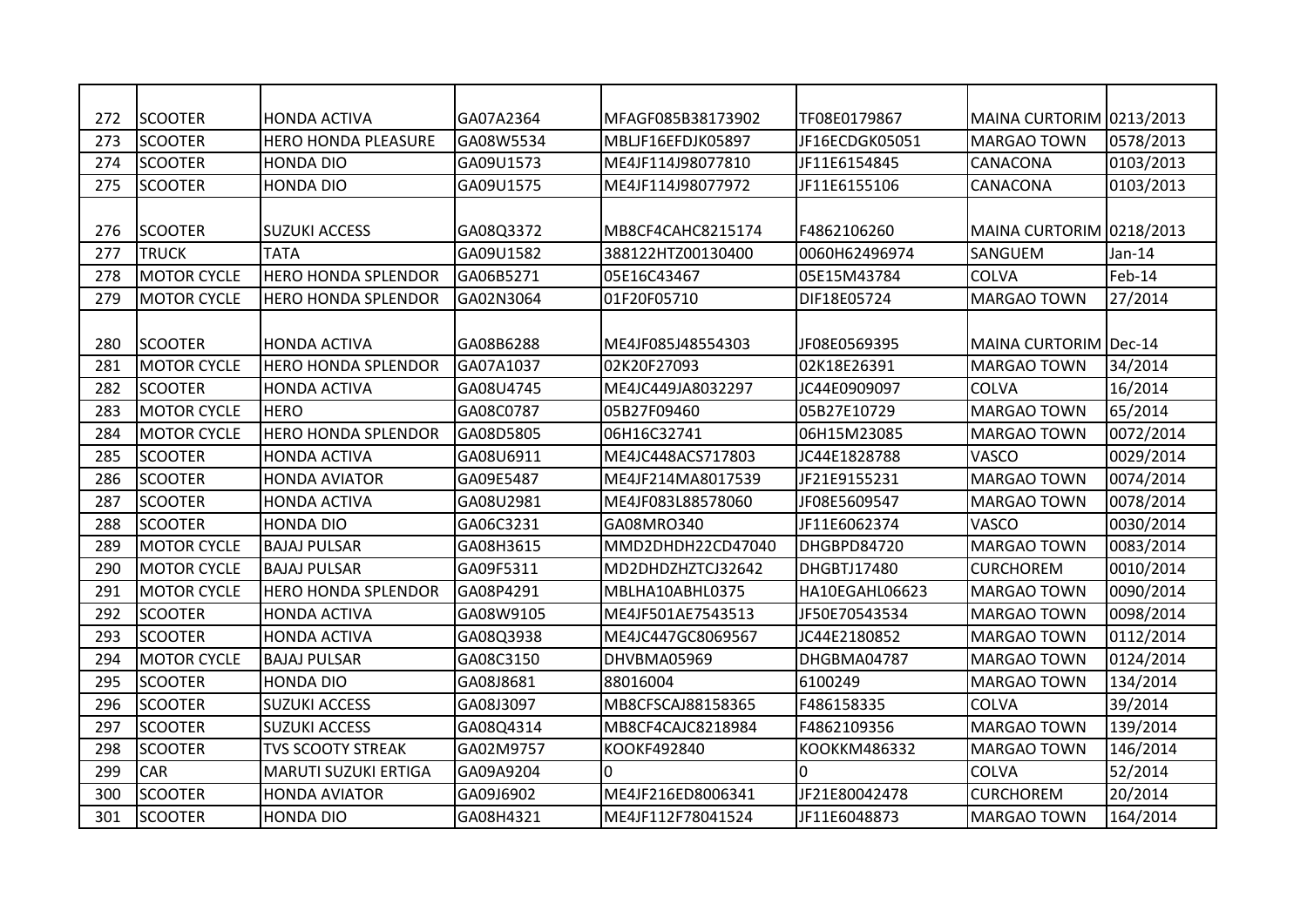| 302 | <b>SCOOTER</b>     | <b>HONDA ACTIVA</b>        | GA08J9295 | ME4JC445E98083280 | JC44E0083043       | <b>MARGAO TOWN</b>     | 170/2014   |
|-----|--------------------|----------------------------|-----------|-------------------|--------------------|------------------------|------------|
| 303 | <b>MOTOR CYCLE</b> | <b>HERO HONDA PASSION</b>  | GA03M5431 | 01K20C13868       | 01K18M121513       | <b>MARGAO TOWN</b>     | 34/2014    |
| 304 | <b>MOTOR CYCLE</b> | <b>ENFIELD BULLET</b>      | GA08Q9468 | 0                 | n.                 | <b>MARGAO TOWN</b>     | 186/2014   |
| 305 | <b>SCOOTER</b>     | <b>HONDA ACTIVA</b>        | GA02Q4284 | 38334045          | 343150             | <b>QUEPEM</b>          | 27/2014    |
| 306 | <b>MOTOR CYCLE</b> | <b>HERO HONDA SPLENDOR</b> | GA02L9853 | 03C20F26901       | 03C18F26383        | <b>MARGAO TOWN</b>     | 47/2014    |
| 307 | <b>SCOOTER</b>     | <b>HONDA DIO</b>           | GA08C9138 | ME4JF114L98078853 | JF11E6155928       | <b>CANACONA</b>        | 43/2014    |
|     |                    |                            |           |                   |                    |                        |            |
| 308 | <b>SCOOTER</b>     | <b>HONDA ACTIVA</b>        | GA08Q1788 | ME4JC447FC8040350 | JC44E2151532       | MAINA CURTORIM 86/2014 |            |
| 309 | <b>VAN</b>         | <b>HEVET</b>               | GA08E9114 | MA1TA2GCK92G44334 | GC94G13521         | <b>COLVA</b>           | 74/14/2014 |
| 310 | <b>SCOOTER</b>     | <b>MAHINDRA RODEO</b>      | GA08P1102 | MCDFRISBVAIE41579 | <b>PFEAF296788</b> | <b>MARGAO TOWN</b>     | 247/2014   |
| 311 | <b>SCOOTER</b>     | <b>SUZUKI ACCESS</b>       | GA08Y1019 | MB8CF4CABE8313165 | F4862500392        | <b>VERNA</b>           | 53/2014    |
| 312 | <b>MOTOR CYCLE</b> | <b>HERO HONDA SPLENDOR</b> | GA06B3872 | 04216C37928       | 04215M38308        | <b>VERNA</b>           | 61/2014    |
| 313 | <b>SCOOTER</b>     | <b>HONDA ACTIVA</b>        | GA08D4159 | ME4JF082H68328355 | JF08E8507107       | <b>COLVA</b>           | 79/14/2014 |
| 314 | <b>MOTOR CYCLE</b> | <b>HERO</b>                | GA08C8944 | 06A1C011509       | 06A15MOLO46        | <b>COLVA</b>           | 80/2014    |
| 315 | <b>MOTOR CYCLE</b> | <b>HERO HONDA SPLENDOR</b> | GA02L7286 | 62BOC152          | 02B8M1338          | <b>VASCO</b>           | 105/2014   |
| 316 | <b>MOTOR CYCLE</b> | <b>HERO HONDA PASSION</b>  | GA06H1680 | MBLHA10EJAHD26932 | HA10EAAHD27235     | <b>VASCO</b>           | 106/2014   |
| 317 | <b>MOTOR CYCLE</b> | <b>BAJAJ PULSAR</b>        | GA08W9906 | MDZA13E29DCH14069 | <b>DK2CDH96350</b> | MARGAO TOWN            | 267/2014   |
| 318 | <b>MOTOR CYCLE</b> | <b>ENFIELD BULLET</b>      | GA08P0044 | ME3U5S5FOAL008636 | U5S5OAL008636      | <b>MARGAO TOWN</b>     | 269/2014   |
| 319 | <b>SCOOTER</b>     | <b>HERO HONDA PLEASURE</b> | GA08I5397 | MBLJF16ECAGA05744 | JF16EAAGA05744     | <b>CUNCOLIM</b>        | 63/2014    |
| 320 | <b>MOTOR CYCLE</b> | YAMAHA                     | GA08P3450 | ME121C06XA2021816 | 21C6021755153      | <b>MARGAO TOWN</b>     | 277/2014   |
| 321 | <b>MOTOR CYCLE</b> | YAMAHA                     | GA08P3450 | ME121CO6XA2021816 | 21C6D21755         | <b>MARGAO TOWN</b>     | 277/2014   |
| 322 | <b>MOTOR CYCLE</b> | YAMAHA                     | GA02C0260 | 0                 | I٥                 | <b>MARGAO TOWN</b>     | 285/2014   |
| 323 | <b>MOTOR CYCLE</b> | <b>BAJAJ PULSAR</b>        | GA08C8769 | MDZDHDH22MCK22248 | DHGBMK59977        | <b>MARGAO TOWN</b>     | 290/2014   |
| 324 | <b>MOTOR CYCLE</b> | <b>BAJAJ PULSAR</b>        | GA08C8769 | MOZDHDH22MCK22248 | DHGBMK59977        | <b>MARGAO TOWN</b>     | 290/2014   |
| 325 | <b>MOTOR CYCLE</b> | <b>BAJAJ DISCOVER</b>      | GA09C0292 | MO2DSDXZZNAJS1346 | DXEVNJ41836        | <b>VERNA</b>           | 52/2014    |
| 326 | <b>SCOOTER</b>     | <b>SUZUKI ACCESS</b>       | GA08J3278 | MB8CF4CAJ88162887 | FG486162568        | <b>COLVA</b>           | 92/2014    |
| 327 | <b>SCOOTER</b>     | <b>SUZUKI ACCESS</b>       | GA08J3278 | MB8CF4CAJ88162887 | F486162568         | <b>COLVA</b>           | 92/2014    |
| 328 | <b>MOTOR CYCLE</b> | <b>HERO HONDA SPLENDOR</b> | GA02M1130 | 0                 | 10                 | <b>CURCHOREM</b>       | 42/2014    |
| 329 | <b>MOTOR CYCLE</b> | <b>HERO HONDA SPLENDOR</b> | GA02P2092 | 2031320587        | I٥                 | <b>CUNCOLIM</b>        | 71/2014    |
| 330 | <b>MOTOR CYCLE</b> | <b>BAJAJ DISCOVER</b>      | GA09C0292 | MD2DSDXZZNAJ41346 | DXEBNJ41836        | <b>VERNA</b>           | 82/2014    |
| 331 | <b>SCOOTER</b>     | <b>HONDA ETERNO</b>        | GA02P6497 | 38009337          | 9321               | <b>MARGAO TOWN</b>     | 304/2014   |
| 332 | <b>SCOOTER</b>     | <b>HONDA ETERNO</b>        | GA02P6497 | 7F21E9059012      | ME4JE213DA805343   | <b>MARGAO TOWN</b>     | 304/2014   |
| 333 | <b>MOTOR CYCLE</b> | <b>BAJAJ PULSAR</b>        | GA09F5808 | MD2DHDJZZTCJ56363 | DJGBTJ02054        | <b>MARGAO TOWN</b>     | 307/1/2014 |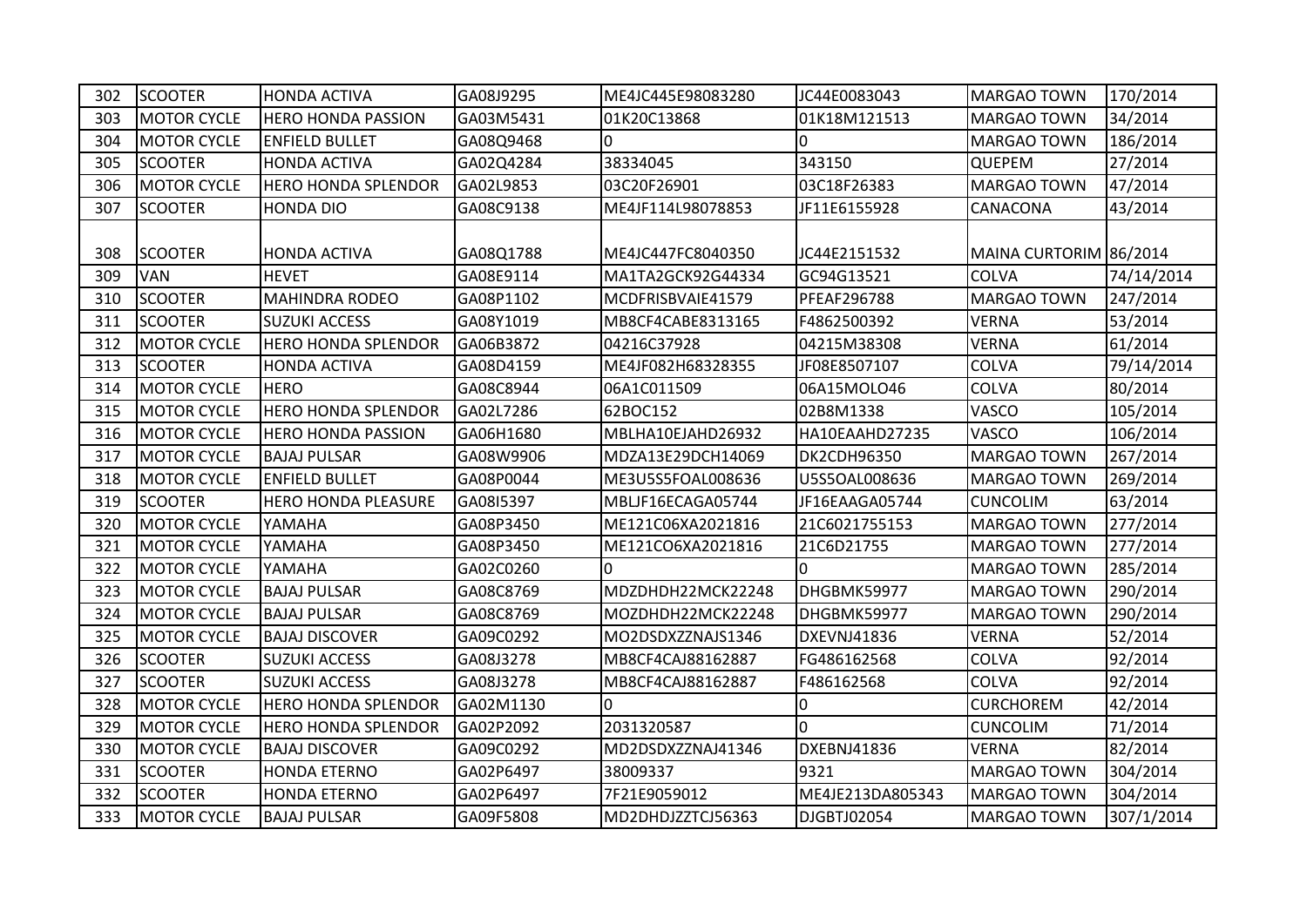| 334 | <b>MOTOR CYCLE</b> | <b>BAJAJ PULSAR</b>          | GA09F5808  | MD2DHDJ22TCJ56363   | DJGBTJO2054     | <b>MARGAO TOWN</b>      | 307/2014 |
|-----|--------------------|------------------------------|------------|---------------------|-----------------|-------------------------|----------|
| 335 | <b>MOTOR CYCLE</b> | <b>BAJAJ PULSOR 180 DTSI</b> | GA09F5808  | MD2DHDJZ2TCJ56363   | DJGBTJO2054     | <b>MARGAO TOWN</b>      | 307/2014 |
| 336 | <b>SCOOTER</b>     | HERO HONDA PLEASURE          | GA08P6746  | MBLJF16EDBGB21886E  | JF16EBBGB21580  | <b>MARGAO TOWN</b>      | 310/2014 |
| 337 | <b>MOTOR CYCLE</b> | <b>HERO HONDA SPLENDOR</b>   | GA02N9901  | 02G20C26189         | 02G18M24530     | <b>MARGAO TOWN</b>      | 319/2014 |
| 338 | <b>SCOOTER</b>     | <b>HONDA DIO</b>             | GA08H9928  | 6066096             | 78003866        | <b>MARGAO TOWN</b>      | 325/2014 |
| 339 | <b>SCOOTER</b>     | <b>HONDA DIO</b>             | GA08H9928  | $\overline{0}$      | l0              | MARGAO TOWN             | 325/2014 |
| 340 | <b>SCOOTER</b>     | <b>HONDA ACTIVA</b>          | GA08P9594  | MD626BG30B2C79889   | 0G3CB2440451    | <b>MARGAO TOWN</b>      | 326/2014 |
| 341 | <b>SCOOTER</b>     | <b>TVS SCOOTY PEP</b>        | GA08P9594  | MD62BG30B2C79889    | 0G3CB2440451    | <b>MARGAO TOWN</b>      | 326/2014 |
| 342 | <b>SCOOTER</b>     | <b>TVS SCOOTY STREAK</b>     | GA08M3343  | l0                  | $\overline{0}$  | <b>CUNCOLIM</b>         | 73/2014  |
| 343 | <b>MOTOR CYCLE</b> | <b>TVS VICTOR</b>            | GA08B5806  | 41F610              | OFIF41213978    | <b>MARGAO TOWN</b>      | 327/2014 |
| 344 | <b>MOTOR CYCLE</b> | <b>HERO</b>                  | GA08Q1773  | MBLHAIIAEF9A04791   | HAIIEFEF9A06315 | <b>QUEPEM</b>           | 43/2014  |
| 345 | <b>MOTOR CYCLE</b> | <b>HERO HF DAWN/DLX</b>      | GA02Q1773  | MBLHA11AEF9A04791   | HA11EFEF9A06315 | <b>QUEPEM</b>           | 43/2014  |
| 346 | <b>MOTOR CYCLE</b> | <b>HERO HONDA PASSION</b>    | GA08J9266  | MBLHACEJ99E01098    | HAI0EA99E005898 | <b>MARGAO TOWN</b>      | 336/2014 |
| 347 | <b>MOTOR CYCLE</b> | <b>HERO HONDA PASSION</b>    | GAC8382    | 05M09030767         | 05M08M51502     | MARGAO TOWN             | 339/2014 |
| 348 | <b>MOTOR CYCLE</b> | <b>HERO HONDA PASSION</b>    | GAC8382    | 05M09030767         | 05M08M515102    | <b>MARGAO TOWN</b>      | 339/2014 |
| 349 | CAR                | <b>HONDA CITY</b>            | GA06D3366  | <sup>0</sup>        | l0              | <b>CURCHOREM</b>        | 49/2014  |
| 350 | CAR                | <b>HONDA CITY</b>            | GA06D3366  | MAKGD851L6N335896   | L15A30100417    | <b>CURCHOREM</b>        | 49/2014  |
|     |                    |                              |            |                     |                 |                         |          |
| 351 | <b>CAR</b>         | <b>MARUTI SWIFT</b>          | GA08K9006  | MA3EHKD1500283549EC | K12MN1193029    | <b>COLVA</b>            | 107/2014 |
| 352 | <b>MOTOR CYCLE</b> | <b>HERO</b>                  | GA08Q1773  | MBLHAIIAEF9A04791   | HAIIFEF9A06315  | QUEPEM                  | 43/2014  |
| 353 | <b>MOTOR CYCLE</b> | <b>HONDA</b>                 | GA08AQ1773 | MBLHAIIAEF9A04791   | HAIIEFEF9A06315 | <b>QUEPEM</b>           | 43/2014  |
|     |                    |                              |            |                     |                 |                         |          |
| 354 | <b>SCOOTER</b>     | <b>HONDA ACTIVA</b>          | GA08W6773  | ME4JF501KD7461857   | JF50E70461947   | MAINA CURTORIM 128/2014 |          |
|     |                    |                              |            |                     |                 |                         |          |
| 355 | <b>SCOOTER</b>     | <b>HONDA ACTIVA</b>          | GA08W6773  | MEJF501KD7461857    | JF50E70461947   | MAINA CURTORIM 128/2014 |          |
| 356 | <b>MOTOR CYCLE</b> | <b>HERO</b>                  | GA08J9266  | MBLHACEJ99E01098    | HA10EA99E005898 | <b>MARGAO TOWN</b>      | 336/2014 |
| 357 | <b>MOTOR CYCLE</b> | <b>HERO HONDA SPLENDOR</b>   | GA01F8092  | 0                   | 10              | <b>VERNA</b>            | 100/2014 |
| 358 | <b>MOTOR CYCLE</b> | <b>HERO HONDA PASSION</b>    | GA01F5092  | n.                  | I٥              | <b>VERNA</b>            | 100/2014 |
| 359 | <b>MOTOR CYCLE</b> | <b>SUZUKI</b>                | GA06H7126  | MB8CAHB8340062      | F48702142       | VASCO                   | 146/2014 |
| 360 | <b>SCOOTER</b>     | <b>SUZUKI ACCESS125</b>      | GA06H7126  | MB8CF4CAHB8340062   | F486702142      | VASCO                   | 146/2014 |
| 361 | <b>MOTOR CYCLE</b> | <b>BAJAJ PULSAR</b>          | KA474J7210 | MD2DHDHZZUCE70433   | DHGBUE47750     | <b>VERNA</b>            | 101/2014 |
| 362 | <b>MOTOR CYCLE</b> | <b>BAJAJ 100 RTZ</b>         | KA47J7210  | MD2DHDHZZUCE70433   | DHGBUE47750     | <b>VERNA</b>            | 101/2014 |
| 363 | <b>MOTOR CYCLE</b> | <b>BAJAJ PULSAR</b>          | GA08U6573  | MD2DHDHZZUCHO6262   | DHGBUH80864     | COLVA                   | 111/2014 |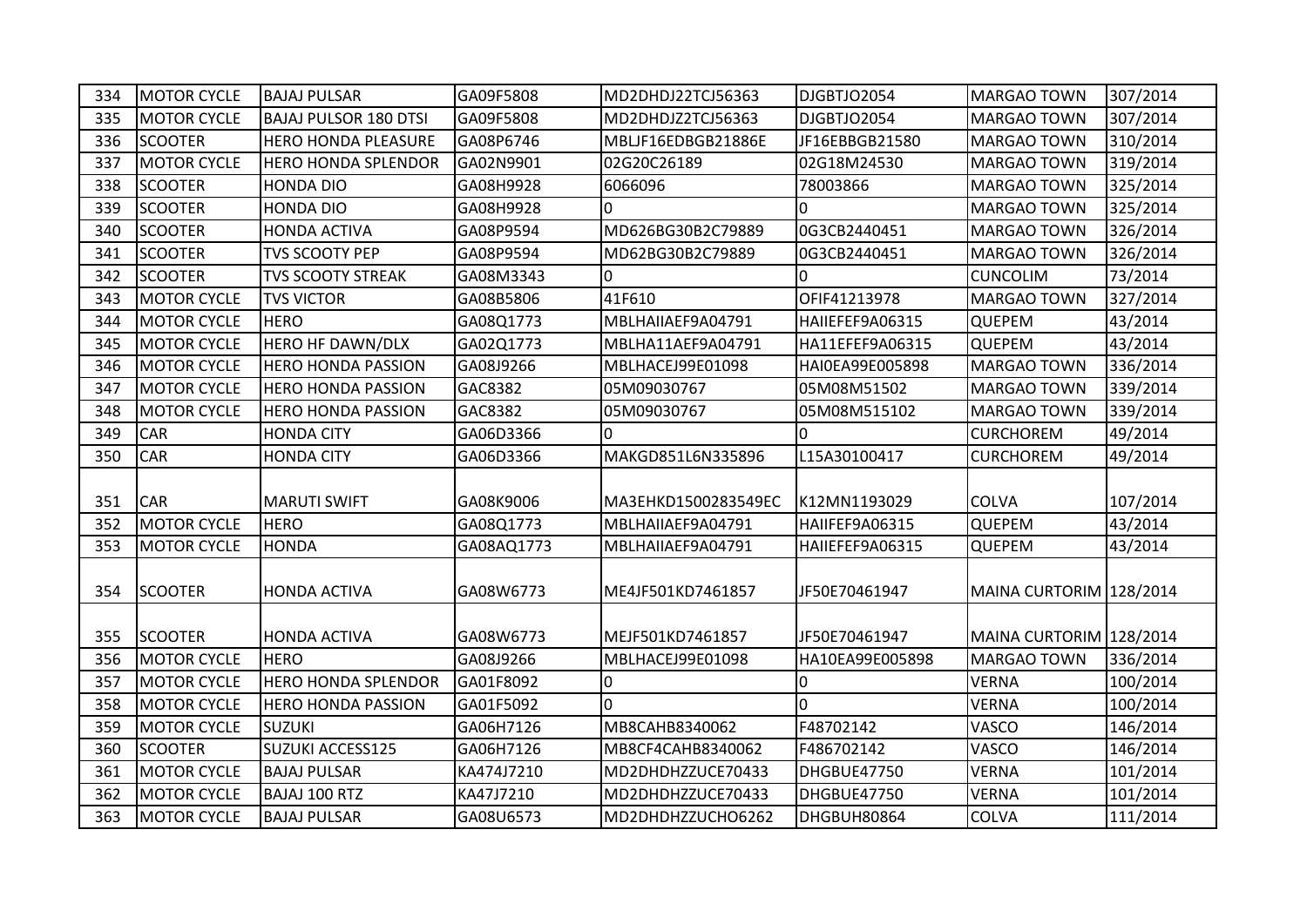| 364 | <b>MOTOR CYCLE</b> | <b>BAJAJ PULSOR 150</b>    | GA08U6573  | MD2DHDHZZUCH06262    | DHGBUH80864    | <b>COLVA</b>            | 111/2014 |
|-----|--------------------|----------------------------|------------|----------------------|----------------|-------------------------|----------|
|     |                    |                            |            |                      |                |                         |          |
| 365 | <b>MOTOR CYCLE</b> | <b>HERO HONDA PASSION</b>  | GA08Q9072  | MBLJA05EKD9A04980    | JA05ECD9A05085 | MAINA CURTORIM 136/2014 |          |
| 366 | <b>MOTOR CYCLE</b> | <b>HONDA UNICORN</b>       | GA08Y3509  | ME4KC09CEE8737036    | KC09E86747375  | <b>MARGAO TOWN</b>      | 362/2014 |
|     |                    | <b>HONDA CB UNICORN</b>    |            |                      |                |                         |          |
| 367 | <b>MOTOR CYCLE</b> | <b>DAZZLER</b>             | GA08Y3509  | MEKC09CEE8737036     | KC09E86747375  | <b>MARGAO TOWN</b>      | 362/2014 |
| 368 | <b>SCOOTER</b>     | <b>HONDA ETERNO</b>        | GA06C2490  | ME4KF071E78149629    | KF07E9207971   | MARGAO TOWN             | 366/2014 |
| 369 | <b>SCOOTER</b>     | <b>HONDA ETERNO</b>        | GA06C2490  | ME4KFO71E78149629    | KF07E9207971   | <b>MARGAO TOWN</b>      | 366/2014 |
| 370 | <b>SCOOTER</b>     | <b>VESPA</b>               | GA02N9893  | C1NJ023270           | E16NJ92898     | <b>MARGAO TOWN</b>      | 385/2014 |
| 371 | <b>SCOOTER</b>     | <b>VESPA</b>               | GA02N9893  | CINJO23270           | E16NJ928985    | <b>MARGAO TOWN</b>      | 385/2014 |
| 372 | <b>SCOOTER</b>     | <b>HONDA ACTIVA</b>        | GA08Q3551  | ME4JC447JC8161299    | JC44E2272406   | <b>COLVA</b>            | 385/2014 |
| 373 | <b>SCOOTER</b>     | <b>HONDA ETERNO</b>        | GA08J8353  | ME4KF073C98041852    | KF07E9295247   | <b>VERNA</b>            | 119/2014 |
| 374 | <b>SCOOTER</b>     | <b>HONDA DIO</b>           | GA06J8571  | MEAJF50ICE8825599    | JF50E80824529  | VASCO                   | 163/2014 |
| 375 | <b>SCOOTER</b>     | <b>HONDA DIO</b>           | GA06J6284  | ME4JF302KD7045206    | JS39E70044783  | VASCO                   | 164/2014 |
| 376 | <b>SCOOTER</b>     | <b>HONDA ACTIVA</b>        | GA09C4627  | MEHJF083A88153865    | JR08E5185341   | <b>MARGAO TOWN</b>      | 412/2014 |
| 377 | <b>MOTOR CYCLE</b> | <b>HERO</b>                | GA02Q2500  | 02M21C13005          | 02M21M1509     | <b>CURCHOREM</b>        | 61/2014  |
| 378 | <b>MOTOR CYCLE</b> | <b>HERO HONDA CBZ</b>      | HR03F3248  | 4G46C02151           | $\overline{0}$ | <b>MARGAO TOWN</b>      | 428/2014 |
| 379 | <b>SCOOTER</b>     | <b>HONDA DIO</b>           | GA08S2856  | ME4JF118JB8151481    | JF11E4151549   | <b>MARGAO TOWN</b>      | 427/2014 |
| 380 | <b>MOTOR CYCLE</b> | <b>BAJAJ PULSAR</b>        | GA02P2512  | DHVBJJ94077          | DHGBJJ94115    | <b>MARGAO TOWN</b>      | 447/2014 |
| 381 | <b>MOTOR CYCLE</b> | <b>HERO HONDA SPLENDOR</b> | GA02M1130  | 99H19C04822          | 99H17M04592    | <b>CURCHOREM</b>        | 42/2014  |
| 382 | <b>SCOOTER</b>     | <b>HONDA ACTIVA</b>        | GA06B3763  | ME4JF085148609215    | JF08E0627293   | VASCO                   | 184/2014 |
| 383 | <b>MOTOR CYCLE</b> | <b>HERO</b>                | GA06C0816  | 06L6F63652           | 06L15E34935    | <b>VERNA</b>            | 139/2014 |
| 384 | <b>MOTOR CYCLE</b> | YAMAHA                     | UP12AB6178 | ME11CK028C2008018    | 1CK2007970     | COLVA                   | 151/2014 |
| 385 | <b>SCOOTER</b>     | <b>HONDA DIO</b>           | GA06C9771  | ME4JF114L980847559   | JF00E61611855  | VASCO                   | 187/2014 |
| 386 | <b>MOTOR CYCLE</b> | YAMAHA                     | GA08Q5212  | ME11CK01AC2033703    | 1CK1033637     | <b>MARGAO TOWN</b>      | 471/2014 |
| 387 | <b>SCOOTER</b>     | <b>HONDA DIO</b>           | GA08P1695  | ME4JF118HA8056375    | JF11E4056268   | <b>MARGAO TOWN</b>      | 472/2014 |
| 388 | <b>MOTOR CYCLE</b> | <b>HERO HONDA SPLENDOR</b> | GA07M0111  | MBLHAIDAMCHKO0614    | HAIOEJCHK01236 | <b>VERNA</b>            | 143/2014 |
|     |                    |                            |            |                      |                |                         |          |
| 389 | <b>CAR</b>         | <b>MARUTI SWIFT</b>        | GA08E9913  | MA3EKE415004602268H9 | G13BBN510401   | MARGAO TOWN             | 481/2014 |
| 390 | <b>MOTOR CYCLE</b> | <b>HERO HONDA SPLENDOR</b> | GA09C9125  | MELHA10EJ99J02449    | HA10EA99J05177 | MARGAO TOWN             | 484/2014 |
| 391 | <b>SCOOTER</b>     | <b>HONDA DIO</b>           | GA08H8959  | ME4JF113C88009211    | JF11E6079227   | <b>MARGAO TOWN</b>      | 489/2014 |
| 392 | <b>MOTOR CYCLE</b> | <b>BAJAJ PULSAR</b>        | GA08C4775  | DHGBME33822          | DHVBME34976    | COLVA                   | 154/2014 |
| 393 | <b>MOTOR CYCLE</b> | <b>BAJAJ PULSAR</b>        | GA05E2885  | MD2DHDHZZTCC61440    | DHGBTC50380    | VASCO                   | 196/2014 |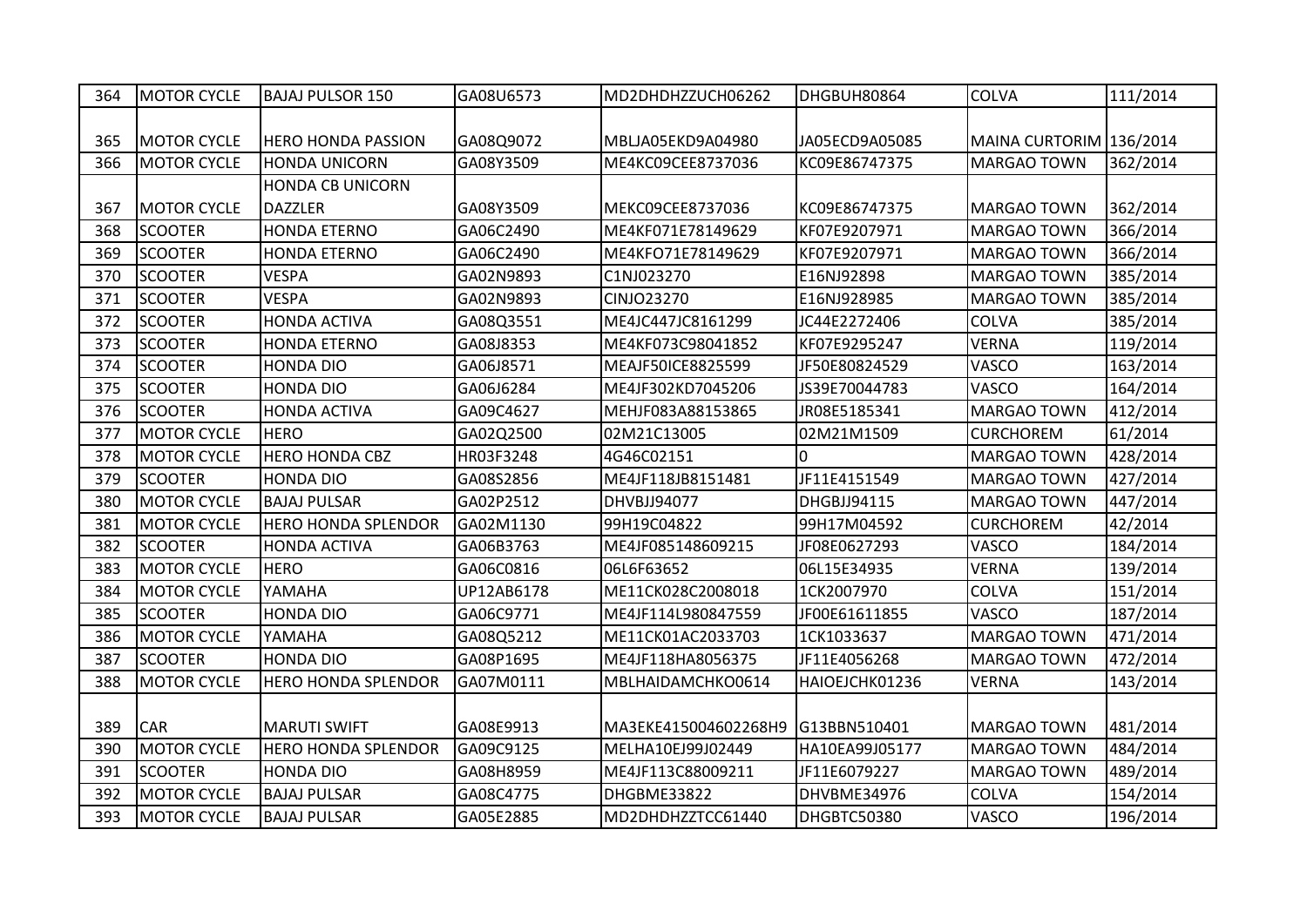|     |                    | <b>HERO MOTORS GLAMOUR</b> |           |                    |                    |                         |          |
|-----|--------------------|----------------------------|-----------|--------------------|--------------------|-------------------------|----------|
| 394 | <b>MOTOR CYCLE</b> | PROGRAMMED FI              | GA08C4373 | 05GAMC07881        | 05GAMM07970        | <b>MARGAO TOWN</b>      | 497/2014 |
| 395 | <b>SCOOTER</b>     | <b>HONDA DIO</b>           | GA03J5517 | ME4JF114998070872  | JF11E6147942       | <b>MARGAO TOWN</b>      | 501/2014 |
| 396 | <b>SCOOTER</b>     | <b>HONDA DIO</b>           | GA08P0888 | ME4JF391BC8004836  | JF39E0004851       | COLVA                   | 159/2014 |
| 397 | <b>MOTOR CYCLE</b> | <b>BULLET 500</b>          | GA06H2367 | ME3U3K5C0AE018625  | U3K5COAO18625      | <b>VASCO</b>            | 199/2014 |
| 398 | <b>SCOOTER</b>     | <b>HONDA ACTIVA</b>        | GA08U7182 | ME4JC448DC7306558  | JC44E5306995       | <b>MARGAO TOWN</b>      | 194/2014 |
| 399 | <b>MOTOR CYCLE</b> | KTM 200 DUKE               | GA08Q8118 | VBKJUCHF8CC014500  | 290615545          | <b>MARGAO TOWN</b>      | 170/2014 |
| 400 | <b>MOTOR CYCLE</b> | <b>BULLET ELECTRA</b>      | GA10B3347 | ME3U3S5C0EF489439  | U3S5C0EF489439     | <b>VERNA</b>            | 149/2014 |
| 401 | <b>SCOOTER</b>     | <b>HONDA DIO</b>           | GA06J2018 | ME4JF391JC8060174  | JF39E0069351       | <b>VERNA</b>            | 153/2014 |
| 402 | <b>SCOOTER</b>     | <b>SUZUKI SWISH</b>        | GA06J9513 | MB8CF4CBDE8157772  | F4862552689        | <b>VERNA</b>            | 154/2014 |
| 403 | <b>MOTOR CYCLE</b> | YAMAHA                     | GA01Q0312 | IL1355575          | ILI355575          | <b>VERNA</b>            | 156/2014 |
| 404 | <b>SCOOTER</b>     | <b>HONDA AVIATOR</b>       | GA06H1632 | ME4JF213DA8050317  | JF21E9055974       | VASCO                   | 212/2014 |
| 405 | <b>SCOOTER</b>     | <b>HONDA AVIATOR</b>       | GA06H1632 | ME4JF213DA8050317  | JFLE9055974        | VASCO                   | 212/2014 |
| 406 | <b>SCOOTER</b>     | <b>HONDA DIO</b>           | GA06C4575 | 9714               | 6079742            | VASCO                   | 219/2014 |
| 407 | <b>SCOOTER</b>     | <b>HONDA ACTIVA</b>        | GA08C7774 | $\Omega$           | $\Omega$           | <b>MARGAO TOWN</b>      | 550/2014 |
| 408 | <b>MOTOR CYCLE</b> | <b>HERO HONDA SPLENDOR</b> | GA06C6495 | MBLJA05EE89103541  | JA05EA89L03253     | VASCO                   | 220/2014 |
| 409 | <b>SCOOTER</b>     | <b>HERO HONDA PLEASURE</b> | GA08D7818 | $\Omega$           | <sup>0</sup>       | <b>MARGAO TOWN</b>      | 544/2014 |
| 410 | <b>MOTOR CYCLE</b> | <b>BULLET 500</b>          | GA8W8011  | ME3U3SSCODN366406  | U355CODN366406     | <b>MARGAO TOWN</b>      | 556/2014 |
| 411 | <b>MOTOR CYCLE</b> | YAMAHA RX135               | GA02P5032 | 02L4TL541534       | 4TL541534          | CANACONA                | 102/2014 |
|     |                    |                            |           |                    |                    |                         |          |
| 412 | <b>SCOOTER</b>     | <b>HONDA ACTIVA</b>        | GA08Y1563 | ME44JF501BET301521 | JFSCETC30061       | MAINA CURTORIM 193/2014 |          |
| 413 | <b>SCOOTER</b>     | <b>HONDA DIO</b>           | GA04K5188 | ME4JK391KC8076929  | JF39E0076960       | <b>VASCO</b>            | 232/2014 |
| 414 | <b>SCOOTER</b>     | <b>HERO HONDA PLEASURE</b> | GA09F6114 | MBLJF16EDBGA29509  | JF16BBGA29262      | CANACONA                | Feb-15   |
| 415 | <b>MOTOR CYCLE</b> | <b>HERO HONDA PASSION</b>  | GA07B0147 | 433                | 22535              | <b>MARGAO TOWN</b>      | Mar-15   |
| 416 | <b>MOTOR CYCLE</b> | <b>HERO HONDA CBZ</b>      | GA08H0607 | 07BBM11146         | 07BBMM10590        | <b>MARGAO TOWN</b>      | May-15   |
| 417 | <b>SCOOTER</b>     | <b>SUZUKI ACCESS</b>       | GA09J9036 | MB8CF4AAE8286472   | F4862471921        | <b>MARGAO TOWN</b>      | Jun-15   |
| 418 | <b>JEEP</b>        | <b>MAHINDRA SCORPIO</b>    | GA08K2155 | MA17ARMHNCRH18352  | MHC4G94G94108      | <b>MARGAO TOWN</b>      | Aug-15   |
| 419 | <b>TEMPO</b>       | <b>TATA</b>                | GA02V8102 | 3HNE017408         | <b>XP200144XIX</b> | VASCO                   | 15/2015  |
| 420 | <b>SCOOTER</b>     | <b>HERO HONDA PLEASURE</b> | GA06B7780 | 68203644           | 8382499            | VASCO                   | 17/2015  |
| 421 | <b>SCOOTER</b>     | <b>HONDA ACTIVA</b>        | GA08B8811 | MIB4JF085M48654479 | JF08E06726         | <b>MARGAO TOWN</b>      | 13/2015  |
| 422 | <b>SCOOTER</b>     | <b>HONDA ACTIVA</b>        | GA08B8811 | MIB4JF085M48654479 | JF08E0672672       | <b>MARGAO TOWN</b>      | 13/2015  |
| 423 | <b>MOTOR CYCLE</b> | <b>BAJAJ PULSAR</b>        | GA04J2348 | MD2A13E20ECB36108  | DKZCEB27773        | <b>MARGAO TOWN</b>      | 23/2015  |
| 424 | <b>CAR</b>         | <b>MARUTI SUZUKI OMNI</b>  | GA08J0564 | SB308IN2135124     | F8BIN1637728       | <b>MARGAO TOWN</b>      | 15/2015  |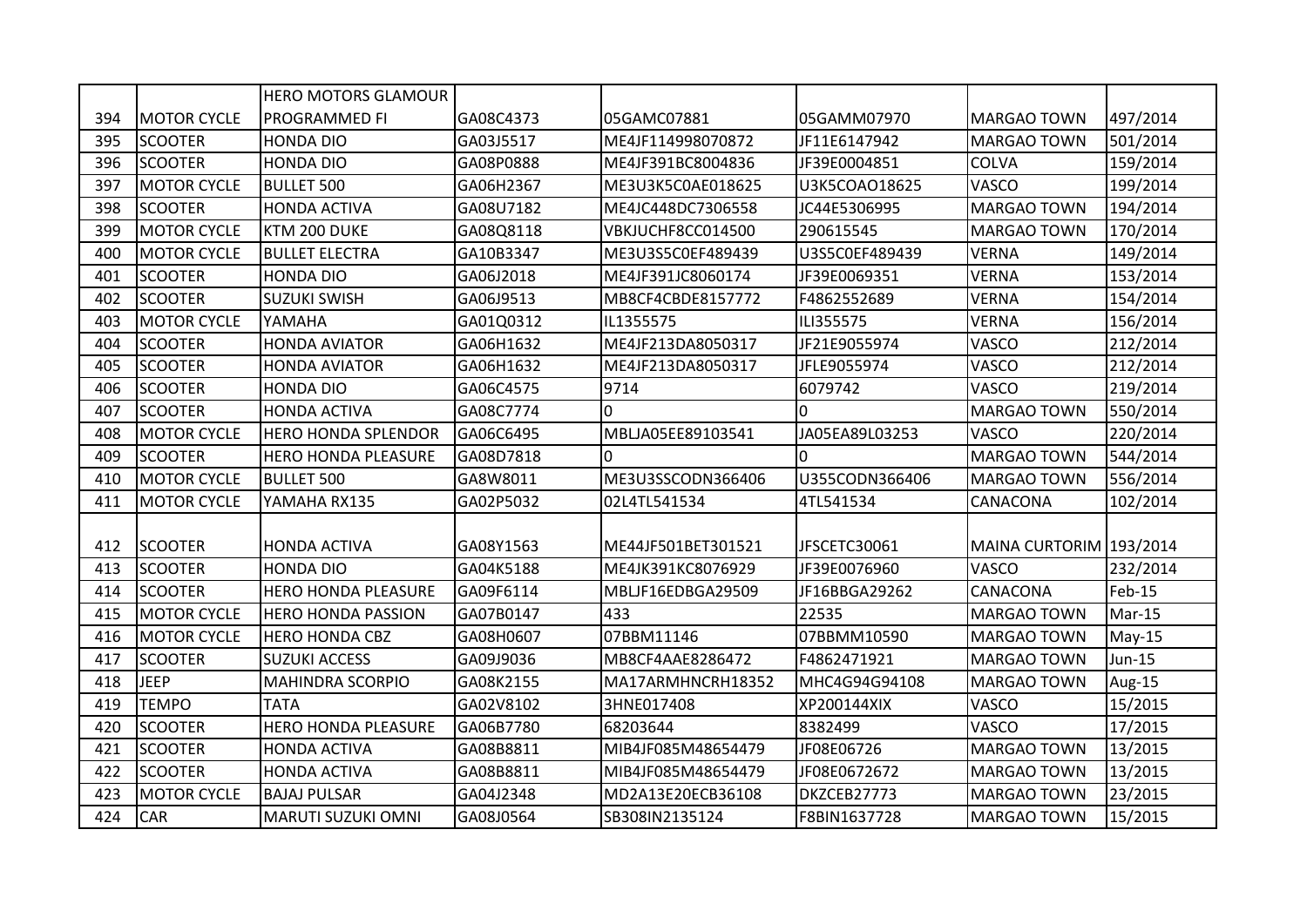| 425 | <b>MOTOR CYCLE</b> | <b>HERO HONDA PASSION</b>  | GA09C8855 | MBLHAERAGB10074    | HA10EDAGB16314 | <b>CURCHOREM</b>   | Dec-15   |
|-----|--------------------|----------------------------|-----------|--------------------|----------------|--------------------|----------|
| 426 | <b>SCOOTER</b>     | <b>HERO HONDA PLEASURE</b> | GA08D9523 | 07A1AC06353        | 07A1AM03698    | <b>MARGAO TOWN</b> | 58/2015  |
| 427 | <b>MOTOR CYCLE</b> | <b>HERO HONDA SPLENDOR</b> | GA08C4136 | 05G16F14089        | 05G15E14672    | <b>MARGAO TOWN</b> | 71/2015  |
| 428 | <b>SCOOTER</b>     | <b>HONDA DIO</b>           | GA06H7019 | MEAJF118HB8141258  | JF11E4141318   | <b>VASCO</b>       | 33/2015  |
| 429 | <b>MOTOR CYCLE</b> | <b>HERO HONDA PASSION</b>  | GA06H7019 | MEAJF118HB8141258  | JF11E4141318   | <b>CANACONA</b>    | 23/2015  |
| 430 | <b>SCOOTER</b>     | <b>HONDA ACTIVA</b>        | GA08L3819 | ME4JC445L98323238  | JC44E0373465   | <b>VASCO</b>       | 41/2015  |
| 431 | <b>CAR</b>         | <b>MARUTI SWIFT</b>        | GA08K0792 | MA3FHEB500237103CC | D13A1829569    | <b>MARGAO TOWN</b> | 123/2015 |
| 432 | <b>MOTOR CYCLE</b> | <b>HONDA UNICORN</b>       | GA08H3676 | ME4KC098D78011269  | KC09E4011277   | <b>MARGAO TOWN</b> | 128/2015 |
| 433 | <b>SCOOTER</b>     | <b>HONDA ACTIVA</b>        | GA08U7054 | ME4JC448CC8819443  | JC44E1930477   | <b>VERNA</b>       | 30/2015  |
|     |                    | <b>HERO HONDA SPLEDOR</b>  |           |                    |                | <b>MORMUGAO</b>    |          |
| 434 | <b>MOTOR CYCLE</b> | <b>NXG</b>                 | GA02L8036 | 11250              | 7089           | <b>HARBOUR PS</b>  | 14/2015  |
| 435 | <b>SCOOTER</b>     | SUZUKI ACCESS125           | GA10B1734 | MB8CF4CADD8108006  | F4862299658    | <b>CANACONA</b>    | 37/2015  |
| 436 | <b>SCOOTER</b>     | <b>HONDA DIO</b>           | GA09C1200 | ME4GF112F78043915  | JF11E6051256   | <b>MARGAO TOWN</b> | 170/2015 |
| 437 | <b>SCOOTER</b>     | <b>HONDA AVIATOR</b>       | GA08L3723 | 98009404           | 9010665        | <b>MARGAO TOWN</b> | 172/2015 |
| 438 | <b>SCOOTER</b>     | <b>HERO HONDA PLEASURE</b> | GA09J7196 | MBLJF16EFDGD23169  | JF16ECDGD22686 | <b>MARGAO TOWN</b> | 176/2015 |
| 439 | <b>SCOOTER</b>     | <b>HERO HONDA PLEASURE</b> | GA08W7850 | MBLJF16EEFDGL23827 | IF16ECDGL26464 | <b>COLVA</b>       | 60/2015  |
|     |                    | <b>HERO HONDA SPLENDOR</b> |           |                    |                |                    |          |
| 440 | <b>MOTOR CYCLE</b> | <b>PLUS</b>                | GA06C3533 | 07K03F09707        | 07K15E22652    | <b>VASCO</b>       | 68/2015  |
| 441 | <b>MOTOR CYCLE</b> | <b>BAJAJ PULSAR</b>        | GA08J0172 | MDZDHZZFCA08365    | JCGBRA11039    | <b>MARGAO TOWN</b> | 207/2015 |
| 442 | <b>MOTOR CYCLE</b> | <b>HERO HONDA CD</b>       | GA06B1240 | 03K27F47280        | 03K27E50035    | <b>VASCO</b>       | 71/2015  |
| 443 | <b>MOTOR CYCLE</b> | <b>BAJAJ PULSAR</b>        | GA08D4193 | MD2DHDH22NCE34153  | DHGBME72135    | <b>MARGAO TOWN</b> | 210/2015 |
| 444 | <b>SCOOTER</b>     | <b>HONDA AVIATOR</b>       | GA08S5191 | ME4JF213MB8257812  | JF21E9289017   | <b>VASCO</b>       | 74/2015  |
| 445 | <b>MOTOR CYCLE</b> | <b>BAJAJ PULSAR</b>        | KA48L3310 | MDLDHDH22UCE59676  | DHGUP38812     | <b>MARGAO TOWN</b> | 231/2015 |
| 446 | <b>SCOOTER</b>     | <b>HONDA ACTIVA</b>        | GA11B5866 | ME4JF501BE8739280  | JF50E80737700  | <b>MARGAO TOWN</b> | 239/2015 |
| 447 | <b>MOTOR CYCLE</b> | <b>HERO HONDA SPLENDOR</b> | GA07J7036 | MBLHA10ASC9D20336  | HA10ELC9D22401 | VASCO              | 87/2015  |
| 448 | <b>SCOOTER</b>     | <b>HONDA ACTIVA</b>        | GA08Y9077 | ME4JF5021LE727598  | JF50E7127580   | MARGAO TOWN        | 245/2015 |
| 449 | <b>MOTOR CYCLE</b> | YAMAHA RX 100              | GA02E3413 | 141363300          | 141363300      | <b>MARGAO TOWN</b> | 251/2015 |
| 450 | <b>SCOOTER</b>     | <b>SUZUKI ACCESS</b>       | GA08P9631 | MB8CF4CAEB826530   | F486633588     | <b>MARGAO TOWN</b> | 254/2015 |
| 451 | <b>MOTOR CYCLE</b> | <b>HERO HONDA SPLENDOR</b> | GA08B0098 | 03M16C11870        | 13M15M17086    | <b>MARGAO TOWN</b> | 255/2015 |
| 452 | <b>SCOOTER</b>     | <b>HONDA ACTIVA</b>        | GA06T2662 | ME4JC448BC8815513  | JC44E1926600   | <b>VASCO</b>       | 91/2015  |
|     |                    | <b>HERO HONDA SPLENDOR</b> |           |                    |                |                    |          |
| 453 | <b>MOTOR CYCLE</b> | PLUS                       | GA08B8321 | 04L16C21499        | 04L15M21749    | <b>MARGAO TOWN</b> | 263/2015 |
|     |                    |                            |           |                    |                |                    |          |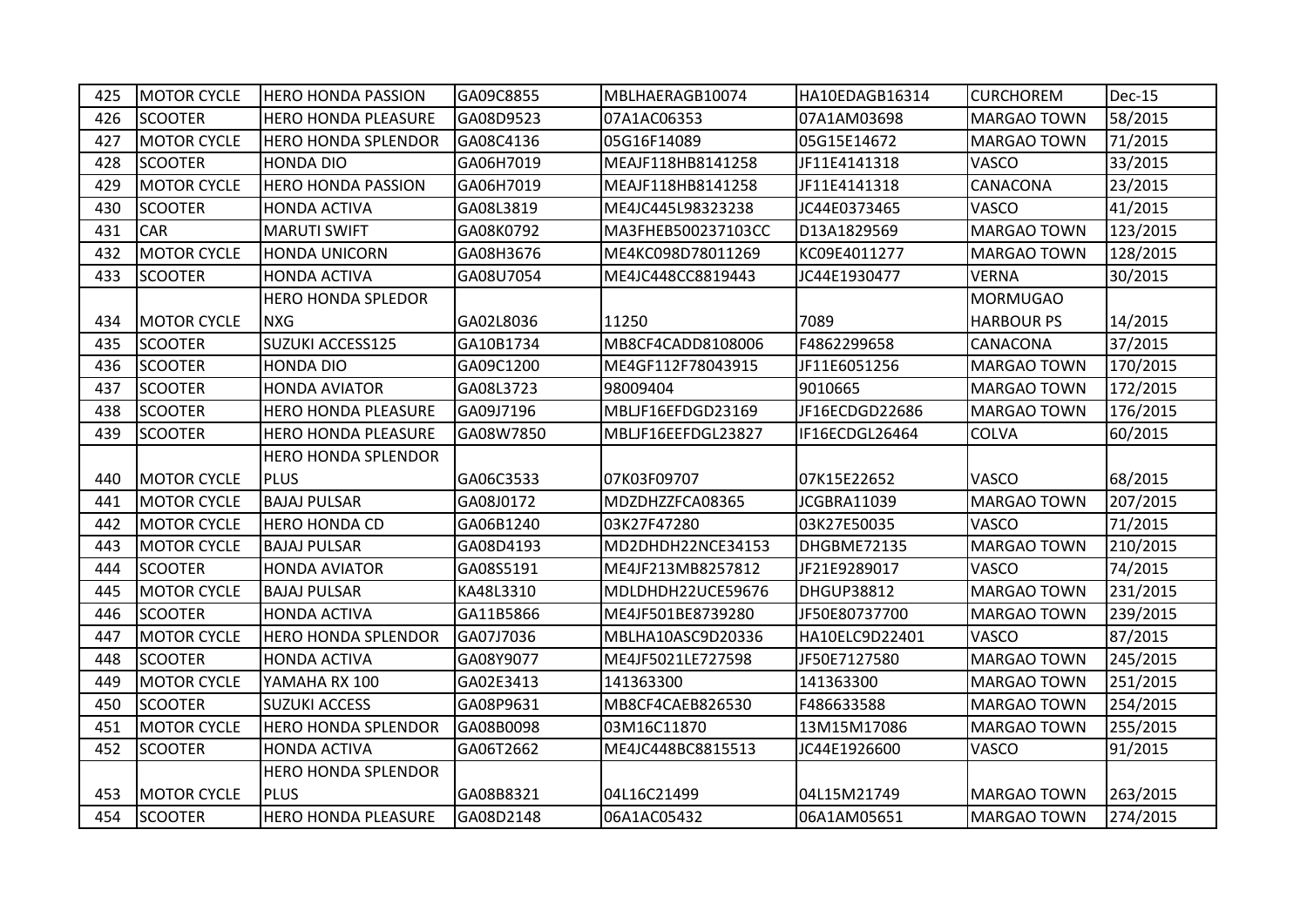| 455 | <b>SCOOTER</b>     | <b>HONDA DIO</b>                          | GA06B8244  | ME4JF112F68013017                  | JF11E6020350      | VASCO                   | 100/2015   |
|-----|--------------------|-------------------------------------------|------------|------------------------------------|-------------------|-------------------------|------------|
| 456 | <b>MOTOR CYCLE</b> | <b>BAJAJ PULSAR</b>                       | GA08J1815  | MDZDHDHZZRCC24614                  | DHG13RC26691      | <b>MARGAO TOWN</b>      | 283/2015   |
| 457 | <b>MOTOR CYCLE</b> | YAMAHA FZ1                                | GA09C7955  | 21C2019646                         | ME21C0692021328   | <b>QUEPEM</b>           | 69/2015    |
| 458 | <b>SCOOTER</b>     | <b>HONDA DIO</b>                          | GA08H9280  | ME4JK113C88009576                  | JF11E6080109      | <b>MARGAO TOWN</b>      | 292/2015   |
| 459 | <b>SCOOTER</b>     | <b>SUZUKI ACCESS</b>                      | GA06J2097  | MB8CF4CAJC82385                    | F4862135          | <b>VERNA</b>            | 71/15/2015 |
| 460 | <b>SCOOTER</b>     | <b>SUZUKI ACCESS</b>                      | GA08P2206  | MB8CF4LAHA8201748                  | F4864367          | <b>MARGAO TOWN</b>      | 306/2015   |
| 461 | <b>MOTOR CYCLE</b> | <b>HERO HONDA SPLENDOR</b>                | GA06H0993  | MBLHA10EJA9B05272                  | HA10EAA9B07539    | <b>VASCO</b>            | 110/2015   |
| 462 | <b>SCOOTER</b>     | <b>SUZUKI ACCESS</b>                      | GA08W4761  | MB8624CAAJD8207861                 | F4862401897       | <b>MARGAO TOWN</b>      | 308/2015   |
| 463 | <b>CAR</b>         | <b>MARUTI WAGON-R</b>                     | GA06E1919  | MA3EWDE1500818903ME IK120BN7442273 |                   | <b>VASCO</b>            | 114/2015   |
| 464 | <b>SCOOTER</b>     | <b>HONDA ACTIVA</b>                       | GA08K4697  | ME4JF083L88577961                  | JF08E5609447      | <b>MARGAO TOWN</b>      | 320/2015   |
| 465 | <b>MOTOR CYCLE</b> | <b>HERO HONDA CD</b>                      | GA06C8960  | MBLHA10EJ99H03231                  | HA11EA89D12161    | <b>VERNA</b>            | 84/2015    |
| 466 | <b>SCOOTER</b>     | <b>HONDA ACTIVA</b>                       | GA08W4453  | ME4JF501JD73900334                 | JF50E703900370    | MARGAO TOWN             | 323/2015   |
| 467 | <b>MOTOR CYCLE</b> | <b>HERO HONDA SPLENDOR</b><br><b>PLUS</b> | GA06C8960  | MBLHA10EJ99H03231                  | HA10EA99H07794    | <b>VASCO</b>            | 117/2015   |
| 468 | <b>MOTOR CYCLE</b> | <b>HERO HONDA CD</b>                      | KA30L5670  | 07402F24203                        | 07K22E318145      | <b>MARGAO TOWN</b>      | 326/2015   |
| 469 | <b>MOTOR CYCLE</b> | <b>HERO HONDA SPLENDOR</b>                | GA09F0062  | MBLHA10EJ9913355                   | HA10EA99L20027    | <b>CANACONA</b>         | 72/2015    |
| 470 | <b>MOTOR CYCLE</b> | <b>BAJAJ PULSAR</b>                       | GA08S9044  | MDZDHDKZZUC86849                   | DKGBULO8261       | <b>MARGAO TOWN</b>      | 343/2015   |
| 471 | <b>SCOOTER</b>     | <b>HONDA AVIATOR</b>                      | GA08J3701  | 88043171                           | 59663             | MAINA CURTORIM 109/2015 |            |
| 472 | <b>MOTOR CYCLE</b> | <b>BAJAJ PULSAR</b>                       | GA08AG0231 | DKZCEJ83881                        | MDZA13EX3ECJ91021 | MARGAO TOWN             | 339/2015   |
| 473 | <b>SCOOTER</b>     | <b>HONDA AVIATOR</b>                      | GA03AB0010 | ME4JF215LD8096115                  | JF21E80113774     | <b>VASCO</b>            | 125/2015   |
| 474 | <b>SCOOTER</b>     | <b>TVS SCOOTY STREAK</b>                  | GA08P8653  | MD6L6BGB1B2A36012                  | 0G3AB2373056      | <b>CURCHOREM</b>        | 56/2015    |
| 475 | <b>MOTOR CYCLE</b> | <b>HERO HONDA PASSION</b>                 | GA09B2421  | 05M09C30766                        | 05M08M51500       | <b>CURCHOREM</b>        | 57/2015    |
| 476 | <b>SCOOTER</b>     | <b>HONDA ACTIVA</b>                       | GA08P3872  | ME4JC449LA8138805                  | JC44E1015648      | <b>MARGAO TOWN</b>      | 357/2015   |
| 477 | <b>MOTOR CYCLE</b> | <b>HERO HONDA PASSION</b>                 | GA01K6999  | 01C21C17306                        | 01C2M17771        | <b>VASCO</b>            | 133/2015   |
| 478 | <b>SCOOTER</b>     | <b>HONDA ACTIVA</b>                       | GA03A7995  | ME4JF501KDT067221                  | JF50PT0066583     | <b>MARGAO TOWN</b>      | 363/2015   |
| 479 | <b>MOTOR CYCLE</b> | <b>HERO HONDA PASSION</b>                 | GA06Q3680  | MBLHA10BJFB53374                   | HA10ETFHB7905     | <b>VASCO</b>            | 135/2015   |
| 480 | <b>TRUCK</b>       | <b>TATA</b>                               | GA09U3318  | MAT388123B1A01873                  | JA62980314        | <b>VERNA</b>            | 100/2015   |
| 481 | <b>MOTOR CYCLE</b> | <b>BAJAJ PULSAR</b>                       | GA08AG7856 | MD2A36FZXFCE31566                  | MD2A36FZXFCE31566 | MARGAO TOWN             | 368/2015   |
| 482 | <b>SCOOTER</b>     | <b>SUZUKI ACCESS</b>                      | GA06Q4001  | MB8CE46AAF8150956                  | AE211050270       | <b>VASCO</b>            | 137/2015   |
| 483 | <b>SCOOTER</b>     | <b>TVS SCOOTY STREAK</b>                  | GA08B1059  | 504AF952471                        | K804AM933821      | <b>MARGAO TOWN</b>      | 387/2015   |
| 484 | <b>MOTOR CYCLE</b> | <b>BAJAJ PLATINA</b>                      | GA08H5149  | MDZ00D22PWG72832                   | DVINBPG99508      | <b>MARGAO TOWN</b>      | 392/2015   |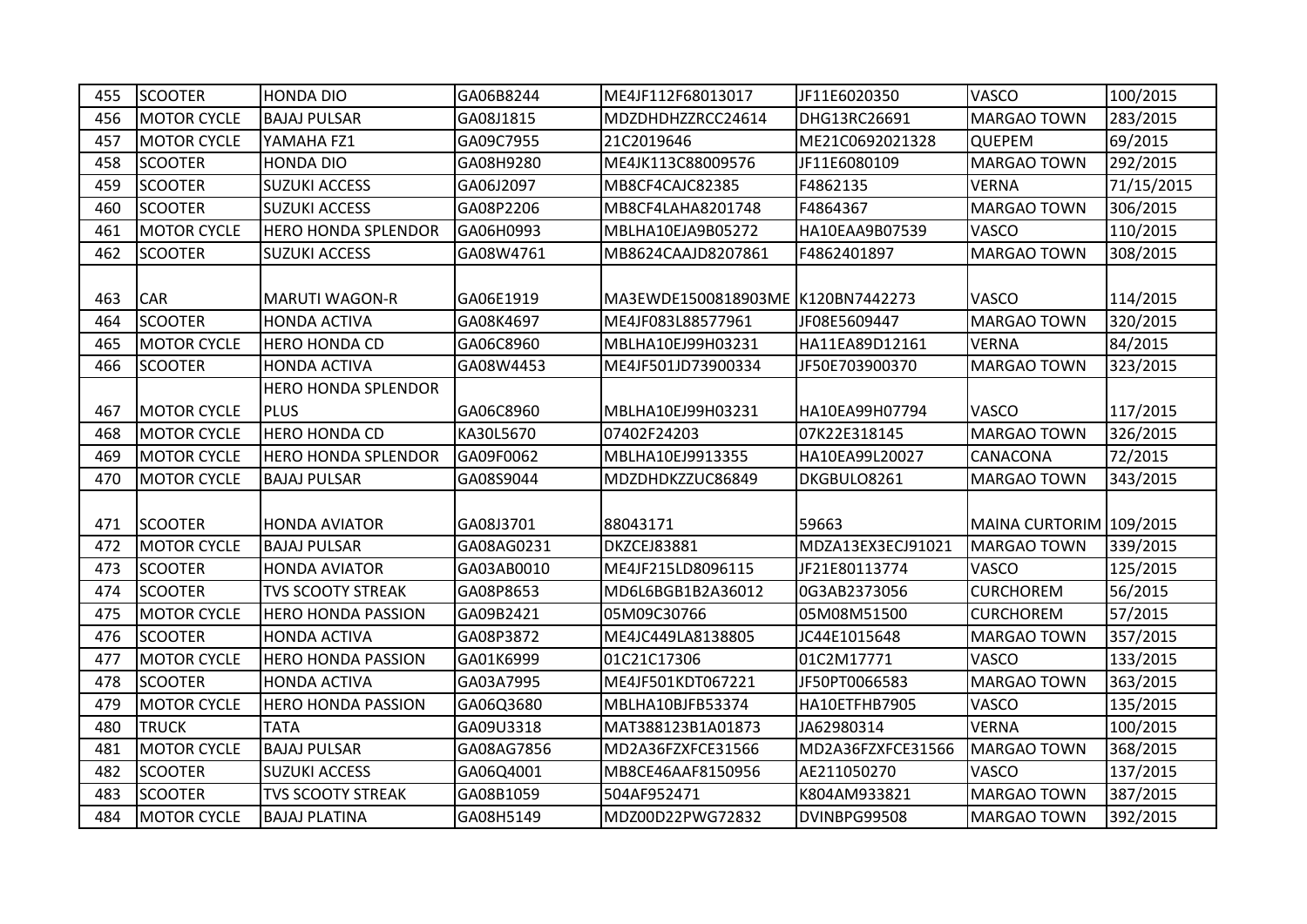| 485 | <b>MOTOR CYCLE</b> | <b>HERO HONDA SPLENDOR</b> | GA06H3405  | MBLHA10F2AHK45115    | HA10EFAHKA9262   | <b>VASCO</b>            | 157/2015 |
|-----|--------------------|----------------------------|------------|----------------------|------------------|-------------------------|----------|
| 486 | <b>MOTOR CYCLE</b> | <b>BAJAJ PULSAR</b>        | GA08S8770  | MDZDHDH22UCM16296    | DHGBUMA2530      | <b>MARGAO TOWN</b>      | 416/2015 |
| 487 | <b>MOTOR CYCLE</b> | <b>HERO HONDA SPLENDOR</b> | GA09F0774  | MBLHA10EJAHA17866    | HAHOEAHA75854    | <b>MARGAO TOWN</b>      | 437/2015 |
| 488 | <b>MOTOR CYCLE</b> | <b>HERO HONDA SPLENDOR</b> | GA09C2246  | 07J03F12941          | 07J15E49202      | <b>CANACONA</b>         | 94/2015  |
| 489 | <b>MOTOR CYCLE</b> | <b>BAJAJ PULSAR</b>        | MV20BV9123 | MD2DH2211CD16266     | DHGBTD05748      | <b>MARGAO TOWN</b>      | 458/2015 |
| 490 | <b>CAR</b>         | <b>CHEVROLET</b>           | GA08U8348  | MA6BFCNDCT060016     | 10FCDZ130840037  | <b>MARGAO TOWN</b>      | 459/2015 |
| 491 | CAR                | <b>CHEVROLET BEAT</b>      | GA08U8348  | MA6BFBCNDCT060016    | 10FCDZ130840037  | <b>MARGAO TOWN</b>      | 459/2015 |
| 492 | <b>MOTOR CYCLE</b> | <b>HERO HONDA SPLENDOR</b> | KA01Q3914  | 98DIL5161075         | IL5161075        | <b>CANACONA</b>         | 98/2015  |
| 493 | <b>MOTOR CYCLE</b> | <b>HERO HONDA SPLENDOR</b> | KA30K2077  | 02K20C15249          | 20K18M14838      | <b>VERNA</b>            | 135/2015 |
| 494 | <b>MOTOR CYCLE</b> | <b>BAJAJ PULSAR</b>        | KA30L8149  | MD2DHDHZZECJ48696    | DHGBRJ50252      | <b>MARGAO TOWN</b>      | 466/2015 |
| 495 | <b>MOTOR CYCLE</b> | <b>HERO HONDA SPLENDOR</b> | GA08L3460  | MBLHA10FJ9HL72700    | HA10EA9HL72700   | MAINA CURTORIM 157/2015 |          |
| 496 | <b>TEMPO</b>       | <b>TATA</b>                | GA08U4976  | MA1FA2HRRA6K29931    | HRA6K301111      | MAINA CURTORIM 157/2015 |          |
| 497 | <b>MOTOR CYCLE</b> | <b>BAJAJ PULSAR</b>        | GA08W9292  | MD2A11CZ3DCJ78579    | DHZCDJ59616      | MAINA CURTORIM 158/2015 |          |
| 498 | <b>MOTOR CYCLE</b> | <b>BAJAJ PULSAR</b>        | GA08C7256  | DHVBMH23310          | BHGBMH21334      | MARGAO TOWN             | 474/2015 |
| 499 | <b>SCOOTER</b>     | <b>HONDA DIO</b>           | GA08J6328  | ME4JF114A98041488    | JF11E6118470     | <b>MARGAO TOWN</b>      | 475/2015 |
| 500 | <b>MOTOR CYCLE</b> | <b>HERO HONDA SPLENDOR</b> | GA08C8701  | 05M16C35002          | 05M15M19934      | <b>MARGAO TOWN</b>      | Jan-16   |
| 501 | <b>SCOOTER</b>     | <b>HONDA ACTIVA</b>        | GA06J5355  | ME4JF501HD8394782    | JF50E803959      | <b>VERNA</b>            | 15/2016  |
| 502 | <b>SCOOTER</b>     | <b>HONDA ACTIVA</b>        | GA08S7653  | ME4JC448BC8809727    | JC44E1920823     | <b>MARGAO TOWN</b>      | 18/2016  |
| 503 | <b>MOTOR CYCLE</b> | <b>BAJAJ PULSAR</b>        | GA06Q4970  | MD2A55FZIFCE37194    | <b>JLZFE3620</b> | <b>VERNA</b>            | 16/2016  |
| 504 | <b>SCOOTER</b>     | <b>MAHINDRA DURO</b>       | GA08P6893  | MCDPFIBINBZA00169    | PFEBA396453      | <b>MARGAO TOWN</b>      | 26/2016  |
| 505 | <b>SCOOTER</b>     | <b>HERO HONDA PLEASURE</b> | GA08Q5912  | MBCJF16EFCGK06344    | JF16ECCGK06006   | <b>MARGAO TOWN</b>      | 27/2016  |
| 506 | <b>TRUCK</b>       | <b>TATA</b>                | GA09U4044  | GA04CHB738           | 697D44KYZ124668  | <b>CURCHOREM</b>        | Sep-16   |
| 507 | <b>SCOOTER</b>     | <b>HONDA DIO</b>           | GA09U4044  | ME4JF114F88016540    | JF11E6090021     | <b>QUEPEM</b>           | 14/2016  |
| 508 | <b>MOTOR CYCLE</b> | <b>HERO HONDA KARIZMA</b>  | GA08AJ8847 | MBLMC38EHEGH01461    | MC38EFEGH01418   | <b>MARGAO TOWN</b>      | 34/2016  |
| 509 | <b>SCOOTER</b>     | HONDA AVIATOR              | GA06C4582  | M4JF212C88001370     | JF21E0006823     | <b>VASCO</b>            | 16/2016  |
| 510 | <b>SCOOTER</b>     | <b>HONDA ACTIVA</b>        | GA08H8453  | ME4GF082G78741721    | JF08E8920992     | <b>MARGAO TOWN</b>      | 51/2016  |
| 511 | <b>MOTOR CYCLE</b> | <b>ENFIELD BULLET</b>      | GA08AG7834 | ME3U355ClFH279479    | U355C0FH879289   | <b>MARGAO TOWN</b>      | 61/2016  |
| 512 | <b>MOTOR CYCLE</b> | <b>BAJAJ PULSAR</b>        | GA08B4137  | DHVBLB84128          | DHGBLB83522      | <b>MARGAO TOWN</b>      | 63/2016  |
| 513 | <b>SCOOTER</b>     | <b>SUZUKI ACCESS</b>       | GA06J6468  | MB8CF4CALD8243330    | F4862433806      | <b>VERNA</b>            | 29/2016  |
| 514 | CAR                | <b>TOYOTA INNOVA</b>       | GA08K5161  | MVJ11J40074003610313 | 2KDU264459       | <b>COLVA</b>            | 24/2016  |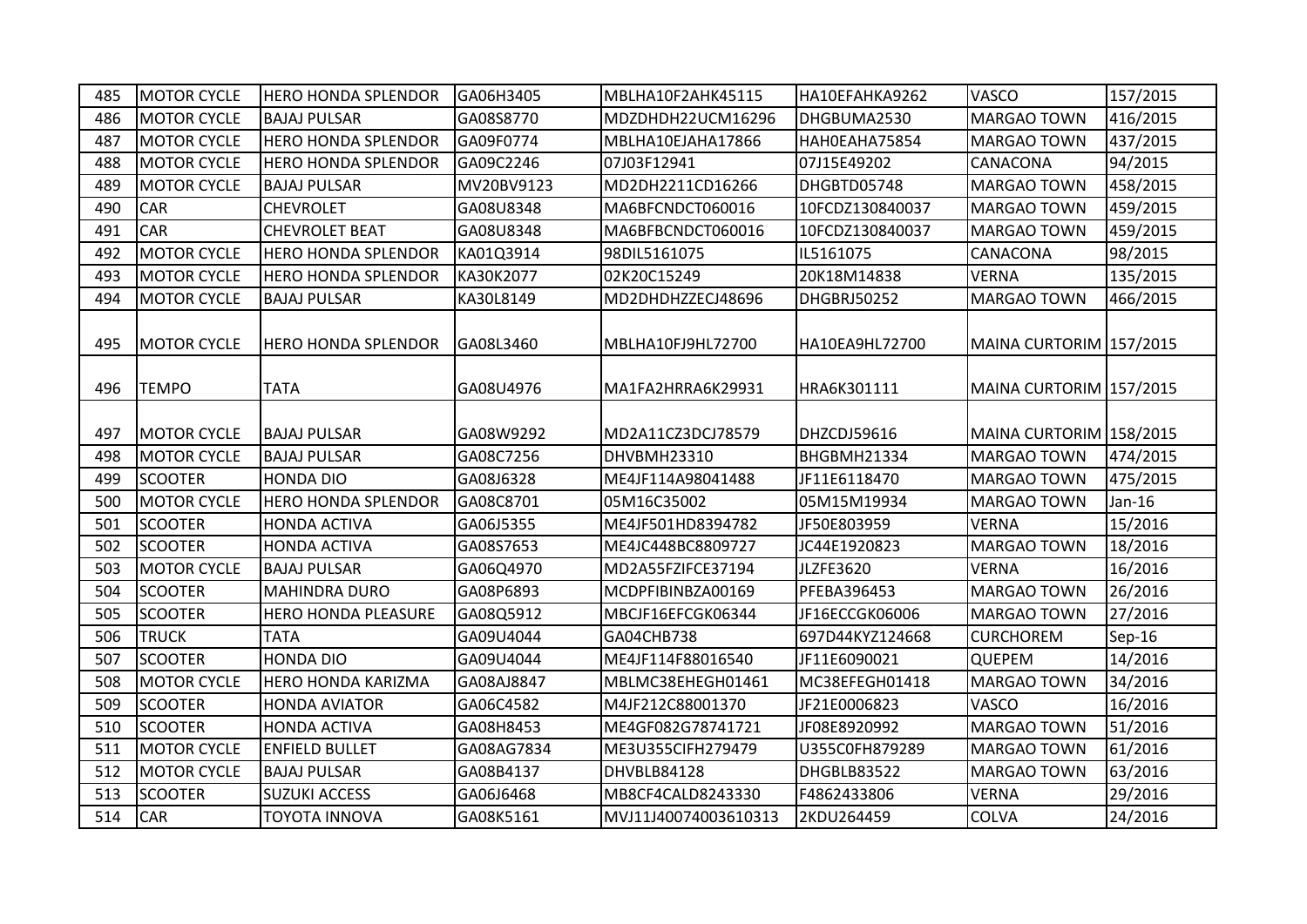| 515 | <b>MOTOR CYCLE</b> | <b>BAJAJ PULSAR</b>        | GA08P2316  | MDZDUJKZZTWF20997 | JKMBTF05369            | <b>MARGAO TOWN</b>            | 80/2016  |
|-----|--------------------|----------------------------|------------|-------------------|------------------------|-------------------------------|----------|
| 516 | <b>MOTOR CYCLE</b> | <b>BAJAJ PULSAR</b>        | GA02P9573  | DHUBKH40269       | DHGBKH36916            | <b>MARGAO TOWN</b>            | 82/2016  |
| 517 | <b>MOTOR CYCLE</b> | <b>HERO HONDA SPLENDOR</b> | GA08AG2283 | MBLHA10A3EHG31025 | HA10ECEHG54407         | <b>MARGAO TOWN</b>            | 91/2016  |
| 518 | <b>CAR</b>         | <b>MARUTI SUZUKI OMNI</b>  | GA06D7605  | ST911N343860      | F8B1NII905296          | <b>VERNA</b>                  | 39/2016  |
| 519 | <b>SCOOTER</b>     | <b>SUZUKI ACCESS</b>       | GA08AG0517 | MB8CF4CAKF8681394 | F4862865622            | <b>MARGAO TOWN</b>            | 105/2016 |
| 520 | <b>SCOOTER</b>     | <b>HONDA AVIATOR</b>       | GA09M2409  | ME4JF215ME8207101 | JFE80246594            | <b>QUEPEM</b>                 | 34/2016  |
| 521 | <b>SCOOTER</b>     | <b>HONDA ACTIVA</b>        | GA08U8554  | ME4JC448HC7501258 | JC44E5501433           | <b>MARGAO TOWN</b>            | 115/2016 |
| 522 | <b>SCOOTER</b>     | <b>HONDA DIO</b>           | GA08H9549  | ME4JF113C88009976 | JF11E6080971           | <b>MARGAO TOWN</b>            | 120/2016 |
| 523 | <b>SCOOTER</b>     | <b>HONDA DIO</b>           | GA08P4124  | ME4JF118LA8077    | JF11E4077399           | MAINA CURTORIM 58/2016        |          |
| 524 | <b>MOTOR CYCLE</b> | <b>BAJAJ PULSAR</b>        | GA08Y7001  | MD2A36FZ9ECE17480 | JLZCEE02327            | <b>MARGAO TOWN</b>            | 142/2016 |
| 525 | <b>SCOOTER</b>     | <b>HONDA ACTIVA</b>        | GA08AL1137 | ME4JF504LFT947415 | JF50ET2948451          | <b>MARGAO TOWN</b>            | 162/2016 |
| 526 | <b>SCOOTER</b>     | <b>HONDA ACTIVA</b>        | GA08S9679  | 8906321           | 2917399                | <b>MARGAO TOWN</b>            | 168/2016 |
| 527 | <b>MOTOR CYCLE</b> | KTM 390 DUKE               | GA10B5431  | VBKJGJ4G4DC216840 | 390205957              | CANACONA                      | 39/2016  |
| 528 | <b>SCOOTER</b>     | <b>HONDA ACTIVA</b>        | GA05K9002  | ME4J493JF8057434  | JF49E81065678          | <b>MARGAO TOWN</b>            | 187/2016 |
| 529 | <b>SCOOTER</b>     | <b>HONDA ACTIVA</b>        | GA06H9005  | MEHJC4484C7201872 | JC44E5201900           | <b>VASCO</b>                  | 51/2016  |
| 530 | <b>SCOOTER</b>     | <b>HERO HONDA PLEASURE</b> | GA09T1048  | MBLGT16CAGA1593   | JF166AAGA15763         | <b>CURCHOREM</b>              | 40/2016  |
| 531 | <b>MOTOR CYCLE</b> | <b>HERO HONDA SPLENDOR</b> | GA02V0289  | 06D16F16358       | 06D15E16757            | MORMUGAO<br><b>HARBOUR PS</b> | 19/2016  |
| 532 | <b>MOTOR CYCLE</b> | <b>HERO HONDA SPLENDOR</b> | GA08L5144  | NBLHA10ELAHA01761 | HA10EBAHA02701         | <b>CUNCOLIM</b>               | 93/2016  |
| 533 | <b>MOTOR CYCLE</b> | <b>HERO HONDA SPLENDOR</b> | GA02N1368  | 01B20C002285      | 01B18M02313            | <b>CUNCOLIM</b>               | 95/2016  |
| 534 | <b>MOTOR CYCLE</b> | <b>HERO HONDA SPLENDOR</b> | GA09Q1368  | 02E20C12839       | 02C18M07574            | <b>CUNCOLIM</b>               | 96/2016  |
| 535 | <b>SCOOTER</b>     | <b>HONDA DIO</b>           | GA08L5945  | ME4JF118BA8010499 | GF11E4010552           | <b>MARGAO TOWN</b>            | 211/2016 |
| 536 | <b>MOTOR CYCLE</b> | <b>BAJAJ PULSAR</b>        | GA06H9233  | MD20HDJZZVCL22754 | <b>DJBUL68963</b>      | <b>VASCO</b>                  | 60/2016  |
| 537 | <b>MOTOR CYCLE</b> | <b>BAJAJ PULSAR 220</b>    | GA08AJ2623 | MDZA13EZ9GCK0C022 | <b>DK2CGK70719</b>     | <b>MARGAO TOWN</b>            | 213/2016 |
| 538 | <b>SCOOTER</b>     | <b>TVS JUPITER</b>         | GA08AJ0823 | MD626BJ4XFIN51706 | BNFGMH43E47175148<br>6 | MAINA CURTORIM 88/2016        |          |
| 539 | <b>MOTOR CYCLE</b> | <b>HERO HONDA SPLENDOR</b> | GA02N7968  | 01H20F38667       | 01H18E32087            | <b>CUNCOLIM</b>               | 99/2016  |
| 540 | <b>MOTOR CYCLE</b> | <b>BAJAJ PULSOR 150</b>    | GA08Q5519  | MDZA11C23CCH06428 | DHZCCH01567            | <b>MARGAO TOWN</b>            | 215/2016 |
| 541 | <b>SCOOTER</b>     | <b>HONDA ACTIVA</b>        | GA03Q7710  | ME4JC448MB8650600 | JC44E1761498           | <b>CUNCOLIM</b>               | 101/2016 |
| 542 | <b>MOTOR CYCLE</b> | <b>BAJAJ PULSAR</b>        | GA06B6106  | DHVBMF65338       | DHGBMF64168            | <b>MARGAO TOWN</b>            | 219/2016 |
| 543 | <b>SCOOTER</b>     | <b>HONDA ACTIVA</b>        | GA08AG4461 | MB8CF4CADF8577589 | F4862749924            | MARGAO TOWN                   | 223/2016 |
| 544 | <b>MOTOR CYCLE</b> | <b>HERO HONDA SPLENDOR</b> | GA08Q4775  | MBLHA10AHAJ03394  | HA10EDAHG03782         | <b>MARGAO TOWN</b>            | 232/2016 |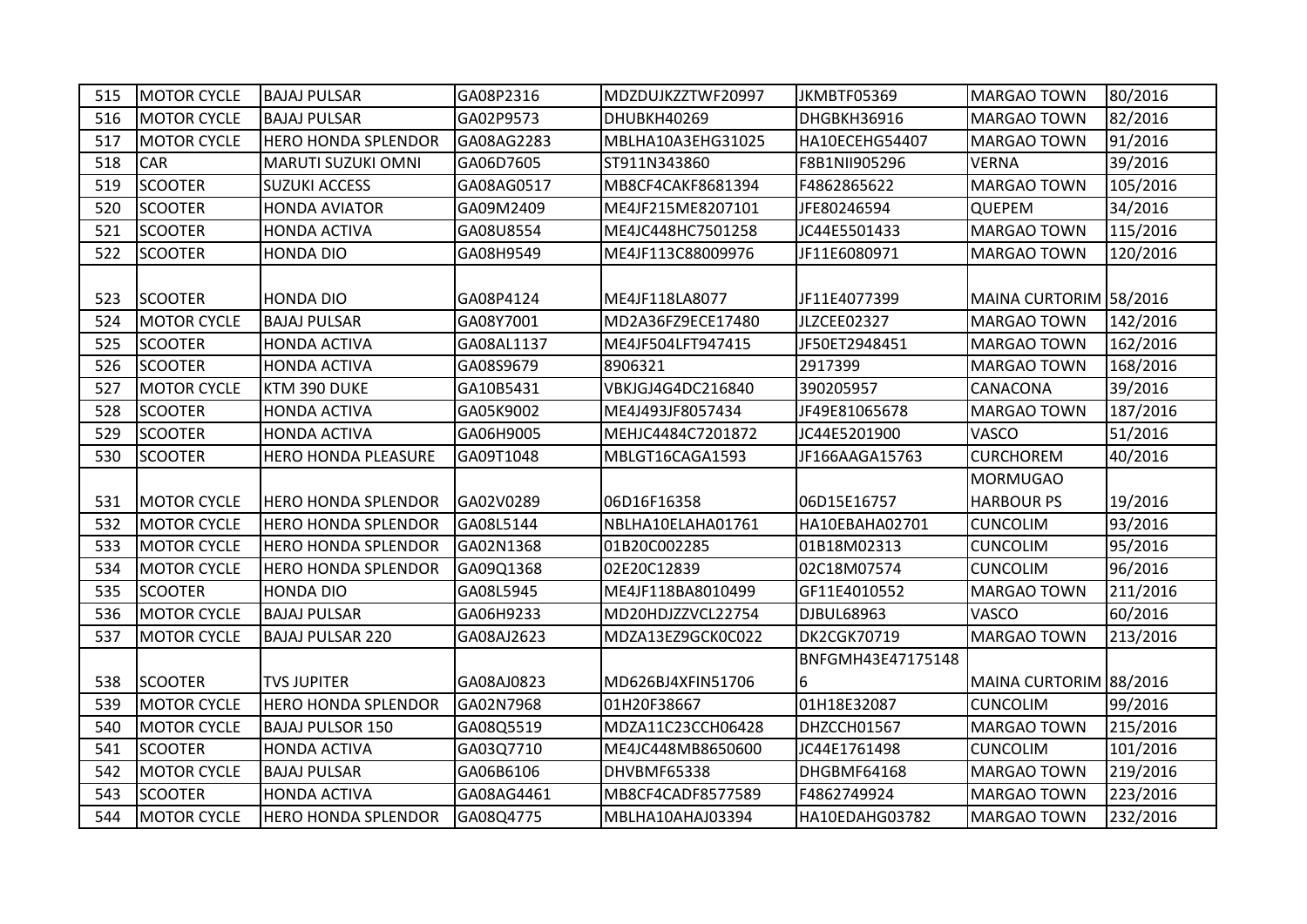| 545 | <b>MOTOR CYCLE</b> | <b>BAJAJ PULSAR</b>        | GA08AG6168 | MD2A82DZ2FCB07489  | JEZCFB07129       | <b>MARGAO TOWN</b>      | 226/2016 |
|-----|--------------------|----------------------------|------------|--------------------|-------------------|-------------------------|----------|
|     |                    |                            |            |                    |                   |                         |          |
| 546 | <b>SCOOTER</b>     | <b>HONDA DIO</b>           | GA08C9023  | ME4JF112A680048144 | JF11E601271       | MAINA CURTORIM 102/2016 |          |
| 547 | <b>MOTOR CYCLE</b> | <b>HERO HONDA SPLENDOR</b> | GA08S9023  | MBLJA05EGC9C19343  | JAOJEC9C19287     | MARGAO TOWN             | 238/2016 |
| 548 | <b>MOTOR CYCLE</b> | <b>HERO HONDA SPLENDOR</b> | GA02P8164  | 03J20C38707        | 03J18M38131       | <b>MARGAO TOWN</b>      | 241/2016 |
| 549 | <b>MOTOR CYCLE</b> | <b>BAJAJ PULSAR</b>        | GA08C3559  | DHVBMC54931        | DHVBMC53888       | <b>MARGAO TOWN</b>      | 243/2016 |
| 550 | <b>SCOOTER</b>     | <b>HONDA ACTIVA</b>        | KL43B3765  | ME4JF2IL98002757   | JF21E9003278      | <b>VERNA</b>            | 98/2016  |
| 551 | <b>SCOOTER</b>     | <b>HONDA ACTIVA</b>        | GA08L6308  | ME4JC445DA8410357  | JC44E051          | MAINA CURTORIM 107/2016 |          |
| 552 | <b>MOTOR CYCLE</b> | <b>HERO HONDA PASSION</b>  | GA09C7144  | MBLHAIOEL9GC1095   | HAIOEB9GC20357    | <b>MARGAO TOWN</b>      | 244/2016 |
| 553 | <b>MOTOR CYCLE</b> | <b>HERO HONDA SPLENDOR</b> | GA08W3583  | GA08MR0518         | HA1EJDHG52078     | MAINA CURTORIM 111/2016 |          |
| 554 | <b>MOTOR CYCLE</b> | <b>BAJAJ PULSAR</b>        | GA08W3883  | MB8CF4CAHD8174651  | F4862351627       | <b>COLVA</b>            | 106/2016 |
| 555 | <b>SCOOTER</b>     | <b>HONDA ETERNO</b>        | GA02P8133  | ME4KF0738022761    | KF07E0O22798      | <b>MARGAO TOWN</b>      | 256/2016 |
| 556 | <b>MOTOR CYCLE</b> | YAMAHA                     | GA09M2933  | ME1RG0711F0031158  | G3C8E0088715      | MAINA CURTORIM 116/2016 |          |
| 557 | <b>VAN</b>         | <b>MARUTI OMNI VAN</b>     | GA03H3788  | MA3EVB11SO12       | F8BING312127      | MARGAO TOWN             | 259/2016 |
| 558 | <b>SCOOTER</b>     | <b>HONDA DIO</b>           | GA08H5717  | ME4JF113L7800      | JF11E6063810      | <b>MARGAO TOWN</b>      | 264/2016 |
| 559 | <b>MOTOR CYCLE</b> | <b>HERO</b>                | GA07G0787  | MBLHA10ALD9B00315  | HA10EJD9B00837    | <b>MARGAO TOWN</b>      | 264/2016 |
| 560 | <b>MOTOR CYCLE</b> | <b>BAJAJ PULSAR</b>        | GA08Y5765  | MD2A36FZ8ECD08797  | ILZCED94247       | <b>COLVA</b>            | 109/2016 |
| 561 | <b>MOTOR CYCLE</b> | <b>BAJAJ PULSAR</b>        | GA03H3788  | MD2A11C25CCD58292  | DHZCCD42365       | <b>MARGAO TOWN</b>      | 274/2016 |
| 562 | <b>MOTOR CYCLE</b> | YAMAHA FZ-S                | GA08AJ7376 | ME1GR0724G0198968  | G3C8E0304445      | <b>CUNCOLIM</b>         | 133/2016 |
| 563 | <b>MOTOR CYCLE</b> | KTM 200 DUKE               | GA08AJ4672 | MD2JUC4M4GC061202  | 690647836         | <b>MARGAO TOWN</b>      | 290/2016 |
| 564 | <b>CAR</b>         | <b>TATA INDIGO</b>         | GA09A2911  | 607146CQZW11169    | 4751DT14CQZP28728 | <b>VERNA</b>            | 94/2016  |
| 565 | <b>MOTOR CYCLE</b> | <b>HERO HONDA PASSION</b>  | GA08P4166  | MBLHA10AHAG146055  | HA10EDAG146953    | <b>MARGAO TOWN</b>      | 310/2016 |
| 566 | <b>SCOOTER</b>     | <b>HONDA ETERNO</b>        | GA06C0807  | ME4KF071M68108     | KF07E9166945      | <b>COLVA</b>            | 134/2016 |
| 567 | <b>CAR</b>         | <b>HONDA</b>               | GA06D4866  | MAKGG171JAN1000171 | L12B12700560      | VASCO                   | 111/2016 |
| 568 | <b>SCOOTER</b>     | <b>SUZUKI SWISH</b>        | GA08W5233  | MB8CF4CBJD8125625  | F4862404962       | <b>MARGAO TOWN</b>      | 313/2016 |
| 569 | <b>SCOOTER</b>     | <b>HONDA ACTIVA</b>        | GA06H9694  | ME4JC448CC7267995  | JC44E5267640      | VASCO                   | 113/2016 |
| 570 | <b>CAR</b>         | MARUTI 800                 | GA02S0062  | 1543326            | 1051103           | <b>MARGAO TOWN</b>      | 314/2016 |
| 571 | <b>MOTOR CYCLE</b> | KTM 200 DUKE               | GA11B4375  | VBKJUC4EXDC014930  | 390632226         | <b>CURCHOREM</b>        | 80/2016  |
| 572 | CAR                | <b>FIAT PUNTO</b>          | GA07C7624  | 100A20000033700    | MCA11815507004643 | MARGAO TOWN             | Mar-17   |
| 573 | CAR                | MARUTI 800                 | GA08E1236  | MA3ECA12S02603618  | F8BIN3673380      | <b>MARGAO TOWN</b>      | 23/2017  |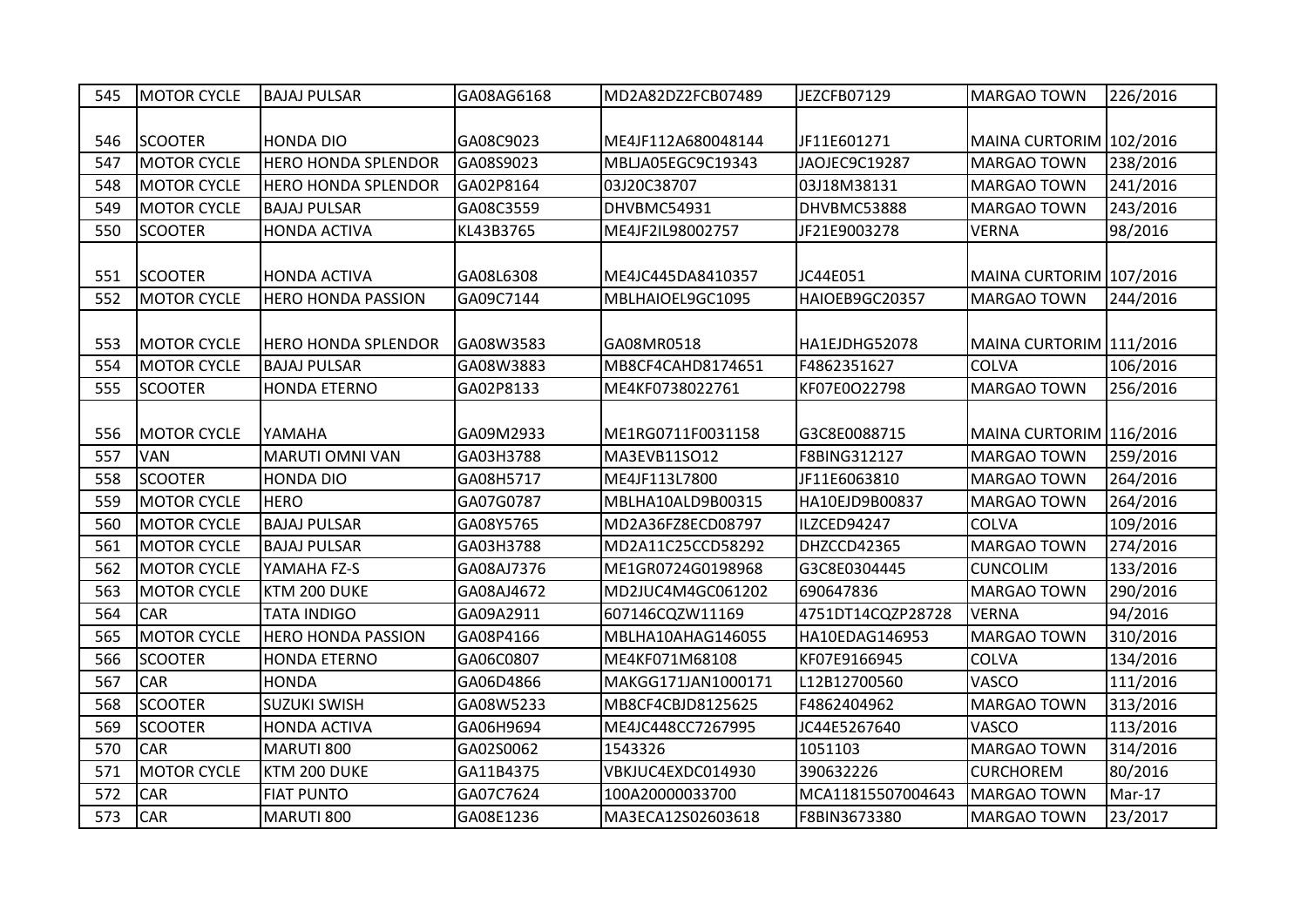| 574 | IMOTOR CYCLE       | IHERO HONDA SPLENDOR         | GA02L6272  | 01K20C06258       | l01J18M16919    | MAINA CURTORIM Aug-17 |          |
|-----|--------------------|------------------------------|------------|-------------------|-----------------|-----------------------|----------|
| 575 | <b>MOTOR CYCLE</b> | <b>BAJAJ CALIBER CHROMA</b>  | KA01V4858  | DDFBKB19995       | DDMDKB20264     | MARGAO TOWN           | 29/2017  |
| 576 | <b>MOTOR CYCLE</b> | <b>HONDA CBR150R</b>         | GA07M3747  | ME4KC181GC8002052 | KC17E8005357    | <b>VASCO</b>          | 17/2017  |
| 577 | <b>MOTOR CYCLE</b> | YAMAHA RX135                 | GA01K0567  | 99CILS244899      | ILS244899       | <b>PONDA</b>          | 23/2017  |
| 578 | <b>SCOOTER</b>     | HONDA DIO                    | GA08S2207  | ME4JF118HB8146344 | JF11E4146395    | <b>PONDA</b>          | 38/2017  |
| 579 | <b>MOTOR CYCLE</b> | YAMAHA-R15                   | GA06J6728  | ME11CK04BD2014577 | 1CK4014655      | <b>COLVA</b>          | 18/2017  |
| 580 | <b>MOTOR CYCLE</b> | <b>BAJAJ PULSAR</b>          | GA08J8935  | MD2DHDHZZRCK70682 | DHGBRK69242     | MARGAO TOWN           | 48/2017  |
| 581 | <b>SCOOTER</b>     | <b>TVS JUPITER</b>           | GA09M6636  | BG4BG1856134      | MD626B4G1B57696 | <b>CURCHOREM</b>      | 17/2017  |
| 582 | <b>MOTOR CYCLE</b> | <b>BAJAJ PULSAR 220</b>      | GA03L9680  | MD2DHDKZZTCL06626 | DKGBTL15215     | <b>PONDA</b>          | 61/2017  |
| 583 | <b>SCOOTER</b>     | <b>HONDA AVIATOR</b>         | GA08Q3017  | MBLJF16EDCGG09566 | JF16EBCGG08643  | <b>MARGAO TOWN</b>    | 73/2017  |
| 584 | <b>MOTOR CYCLE</b> | KTM 390 DUKE                 | GA05H0222  | VBKJG4E5EC245733  | 490225068       | PONDA                 | 70/2017  |
| 585 | <b>SCOOTER</b>     | <b>HONDA ACTIVA</b>          | GA06J2086  | ME4JL447JL8201443 | JC44E2311934    | <b>VASCO</b>          | 49/2017  |
| 586 | <b>SCOOTER</b>     | <b>HONDA ACTIVA</b>          | GA06Q7030  | MEHJFS05AG8014881 | JF50E83014298   | <b>VASCO</b>          | 50/2017  |
| 587 | <b>SCOOTER</b>     | <b>HONDA DIO</b>             | GA09C8503  | ME4JF114H98071688 | JF11E6148803    | <b>CURCHOREM</b>      | 26/2017  |
| 588 | <b>MOTOR CYCLE</b> | <b>HONDA</b>                 | GA08C2662  | ME4KC095D58009012 | KC09E7009373    | MARGAO TOWN           | 98/2017  |
| 589 | <b>SCOOTER</b>     | <b>HONDA AVIATOR</b>         | GA08AJ9150 | ME4JF219GG8072164 | JF21E81119633   | MARGAO TOWN           | 103/2017 |
| 590 | <b>MOTOR CYCLE</b> | <b>BAJAJ PULSAR</b>          | GA09C3640  | MD2DHDHZZPCM56938 | DHGBPM57509     | <b>MARGAO TOWN</b>    | 105/2017 |
| 591 | <b>MOTOR CYCLE</b> | <b>BAJAJ PULSAR</b>          | GA08AJ9815 | MD2A820ZAGCD29288 | JE2CGD15273     | <b>MARGAO TOWN</b>    | 116/2017 |
| 592 | <b>MOTOR CYCLE</b> | <b>ENFIELD BULLET</b>        | KL704523   | ME3U3S5C1DM013204 | U3S5CODM344703  | <b>MARGAO TOWN</b>    | 61/2017  |
| 593 | <b>SCOOTER</b>     | <b>HONDA ACTIVA</b>          | GA06Q6778  | ME4JF506MF7043332 | JF50E74043441   | <b>I</b> MARGAO TOWN  | 63/2017  |
| 594 | <b>MOTOR CYCLE</b> | <b>HERO HONDA PASSION</b>    | GA08J2431  | MBLHA10EL8GG45661 | HA10EB8GG12022  | <b>MARGAO TOWN</b>    | 119/2017 |
| 595 | <b>TRUCK</b>       | <b>TATA</b>                  | GA09U0819  | 388122HRZ128893   | 80H6270565528   | <b>COLLEM</b>         | 19/2017  |
| 596 | <b>SCOOTER</b>     | <b>HONDA ACTIVA</b>          | GA08D0967  | 68172281          | 8351123         | <b>MARGAO TOWN</b>    | 128/2017 |
| 597 | <b>SCOOTER</b>     | <b>HERO MOTORS MAESTRO</b>   | GA08W2063  | MBLJF32ABDGE11525 | JF32AADGE11599  | <b>MARGAO TOWN</b>    | 134/2017 |
| 598 | <b>MOTOR CYCLE</b> | <b>BAJAJ PULSAR</b>          | GA09F2976  | MDZDHDHZZTCD11380 | DHGBTC00397     | <b>QUEPEM</b>         | 52/2017  |
| 599 | <b>SCOOTER</b>     | <b>HONDA AVIATOR</b>         | GA08AK6803 | ME4JF21CCH8001364 | JF21E82009359   | <b>MARGAO TOWN</b>    | 136/2017 |
| 600 | <b>SCOOTER</b>     | <b>HONDA DIO</b>             | GA08L4885  | ME4JF118M98002120 | JF11E4002135    | <b>MARGAO TOWN</b>    | 140/2017 |
| 601 | <b>SCOOTER</b>     | <b>HONDA ACTIVA</b>          | GA09M7804  | ME4JF505FGT477157 | JF50ET3477310   | <b>MARGAO TOWN</b>    | 147/2017 |
| 602 | <b>SCOOTER</b>     | <b>HONDA ACTIVA</b>          | GA08AG0893 | ME4JF502ME7323038 | JF50E71323064   | <b>MARGAO TOWN</b>    | 148/2017 |
| 603 | <b>MOTOR CYCLE</b> | <b>BAJAJ PULSOR 180 DTSI</b> | GA08W2620  | MD2A12DZ5DCC01707 | DJ2CDC99630     | <b>MARGAO TOWN</b>    | 152/2017 |
| 604 | <b>VAN</b>         | <b>MARUTI OMNI VAN</b>       | GA01E2445  | ST91IN465584      | F8BIN2149510    | <b>PONDA</b>          | 135/2017 |
| 605 | LCV GOODS          | <b>MAHINDRA BOLERO MAXI</b>  | GA08V0373  | MA1ZN2GHKF1867    | GHF1J52119      | <b>MARGAO TOWN</b>    | 158/2017 |